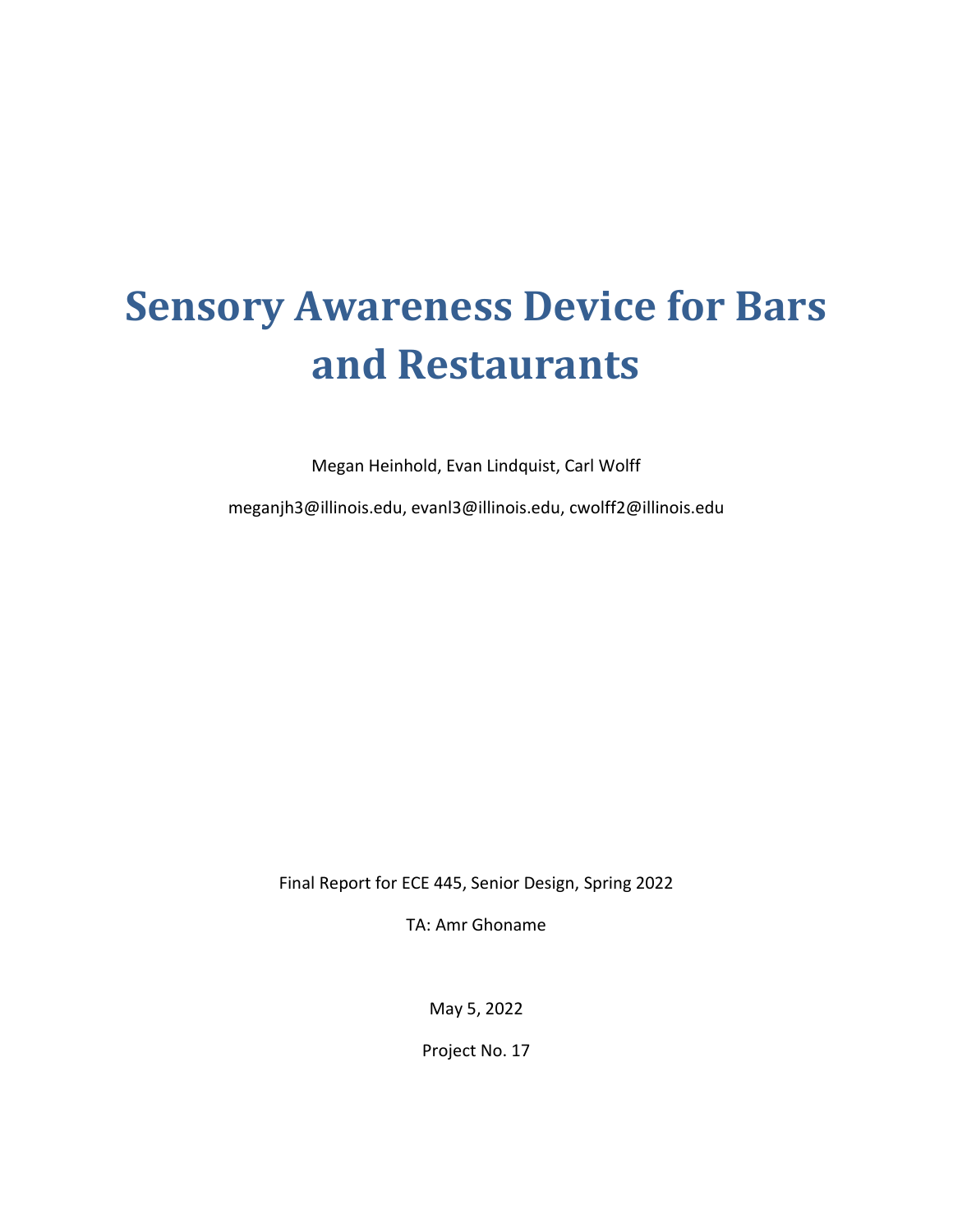### **Abstract**

Sensory disabilities are underrepresented and unrecognized in society. We have successfully created and implemented a device which allows those with sensory disabilities to understand the light, sound, and temperature levels of the environment they will be entering without having to be in the vicinity of the establishment. The device we have created is small, requires little to no maintenance, and can be installed easily. Currently, there is no similar product to this, and owing to the simplicity and efficiency of our device, it can be mass produced and easily integrated into any establishment wishing to make themselves more accessible.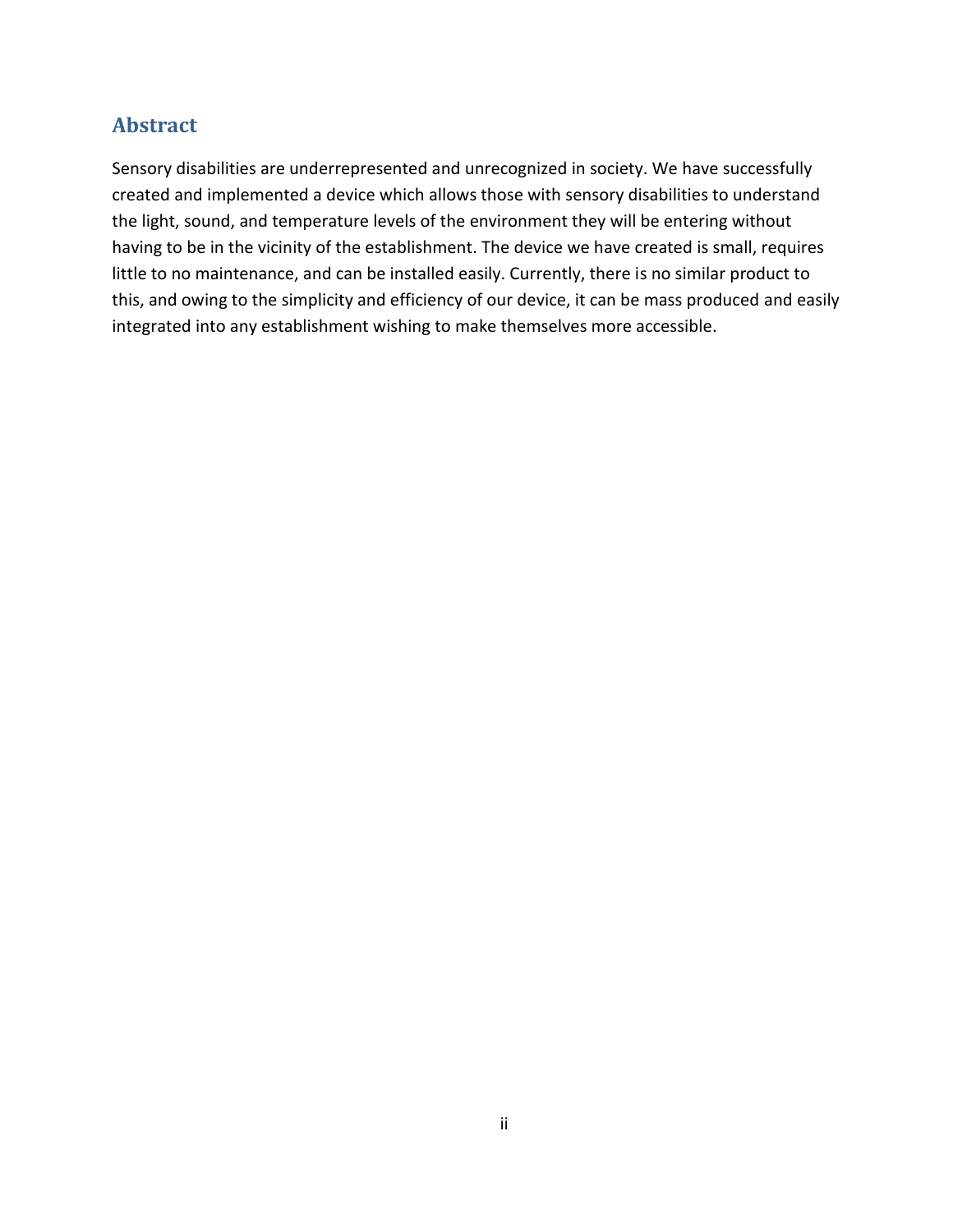## **Contents**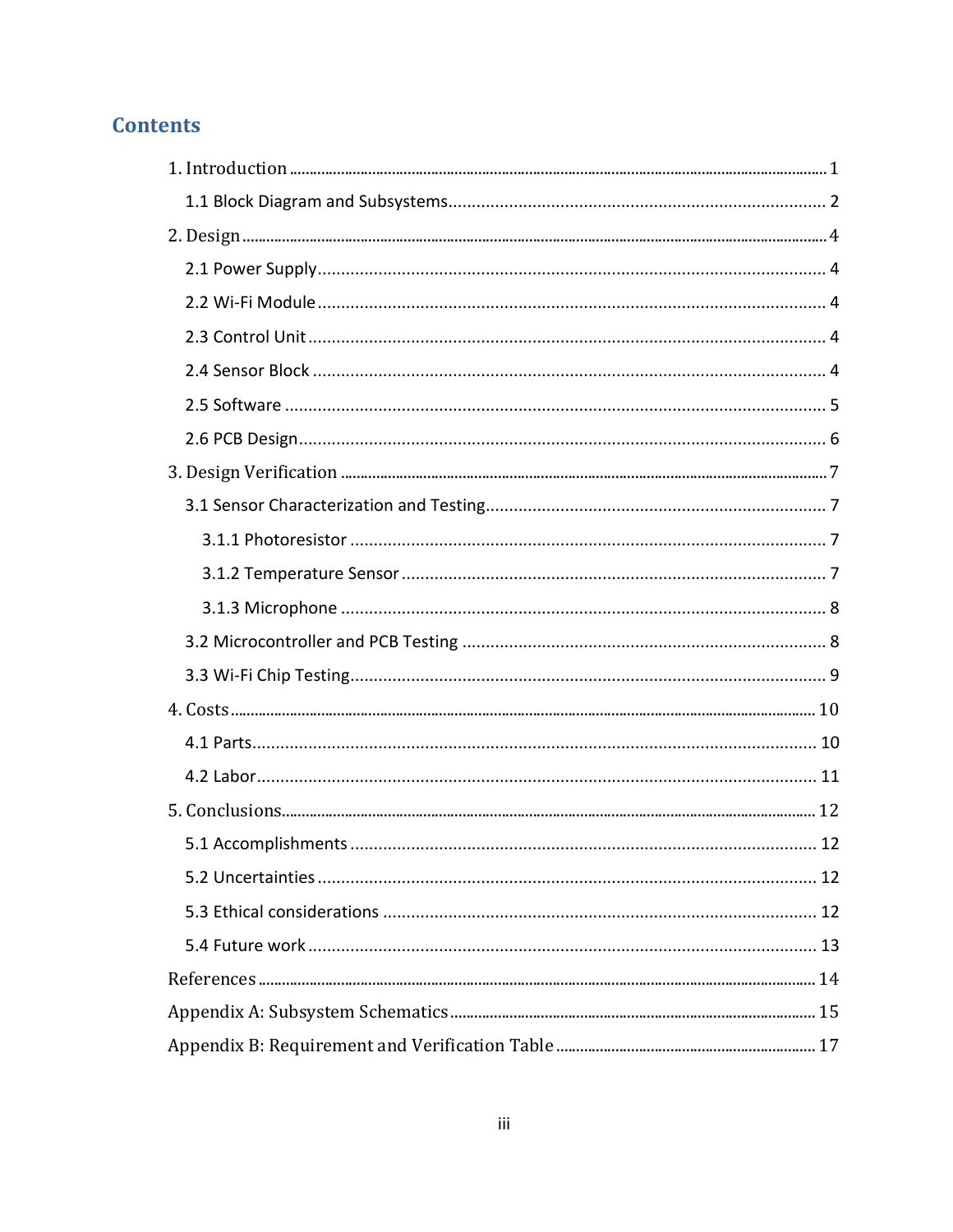### <span id="page-3-0"></span>**1. Introduction**

Many factors play a role when individuals and groups decide where to spend their time and money. Today, many of these factors relating to locations including bars and restaurants can be easily found and compared online with services such as Google and Yelp. These services might include information such as hours, location, ratings, prices, and even busiest hours. Factors that are left out of these online resources include what makes up the general ambiance of a location: sound levels, lighting, and room temperature. These factors are dynamic and constantly changing but play a particularly important role in how much a patron might enjoy themselves, especially if said patron is affected by a Sensory Processing Disorder or another condition which makes it easy to become overwhelmed by one's environment.

Much like the services mentioned above, our solution seeks to provide information about a location's current noise, light, and temperature levels to individuals before they arrive at a location. In addition, our solution will identify conditions that pose specific threats to one's health or safety with regards to flashing lights or dangerous sound levels. We accomplished this goal using a physical device that is installed within a restaurant or bar of interest equipped with three sensors. These sensors are continuously polled, and each minute the average values are computed and sent over Wi-Fi to a Google Sheet. These raw sensor values are then converted into buckets corresponding to understandable levels of light and sound, and actual temperature, respectively. These understandable levels and values are displayed on a web application that can be accessed by patrons.

The success of our project was defined by these high-level requirements:

- 1. The device must be able to be plugged into a standard 110 V wall outlet and fit within a 10 inch by 10 inch by 2 inch footprint. It should not require maintenance more than once a month.
- 2. The device must accurately characterize both ambient levels and safety alerts. Temperature should be recorded to within +/- 1 degree Fahrenheit. Safety alerts should be identified for sounds above 110 dB and flashing light frequencies between 10-12 Hz.
- 3. The transmission of data to the user must be "real-time," so collection, transmission, and interpretation of data cannot take more than 10 minutes. Safety alerts regarding flashing lights and dangerous sound levels should be communicated to the web app in no more than 2 minutes.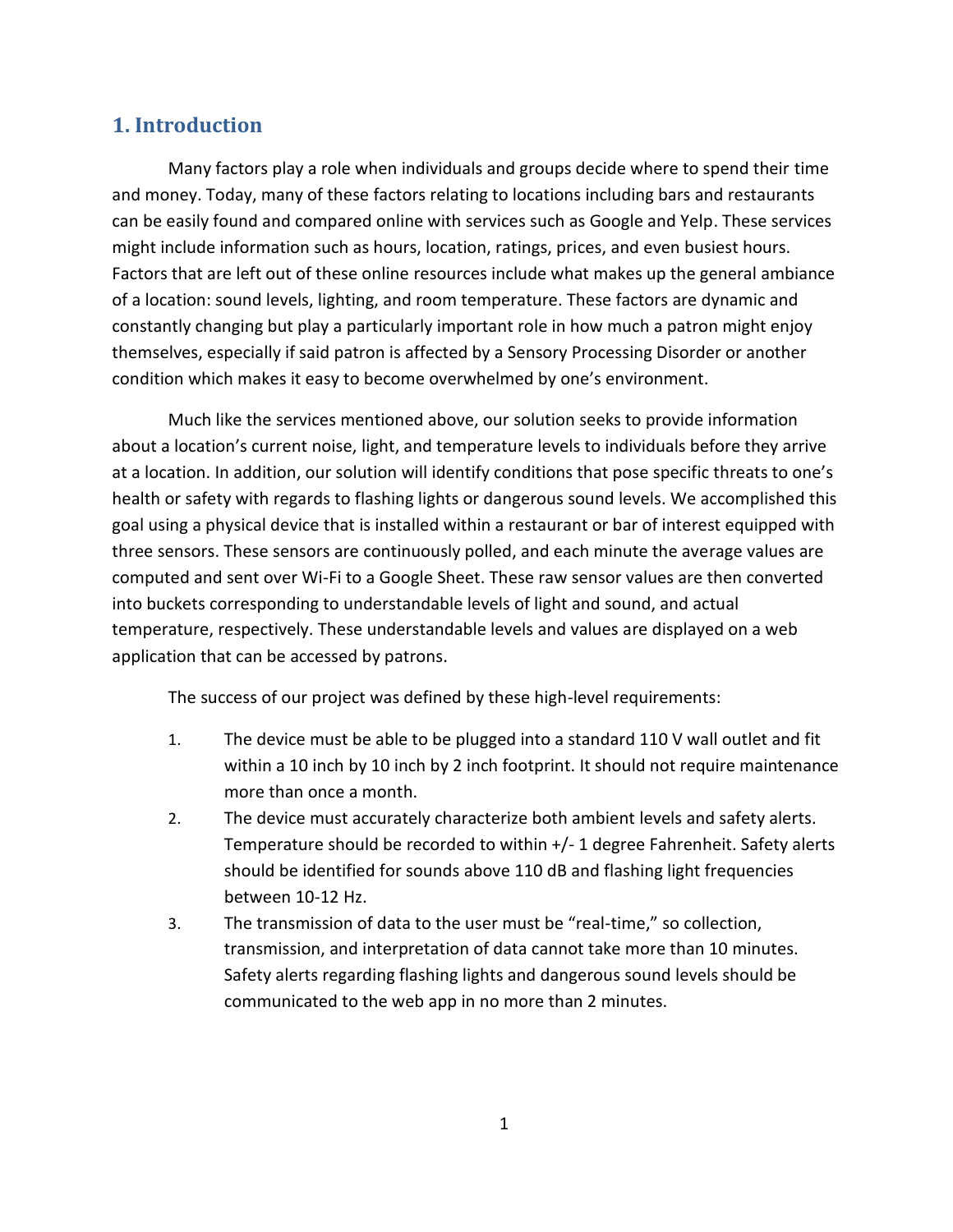### <span id="page-4-0"></span>**1.1 Block Diagram and Subsystems**





Figure 1 shows the final version of our block diagram, composed of five subsystems: the power supply, Wi-Fi module, control unit, sensor block, and high-level software. The entire system is powered via the power supply, which supplies steady 5 V and 3.3 V levels. The status LED shows the device owner that it is powered properly. Over the span of a minute, samples are taken with all three sensors. The microcontroller averages these samples over that minute in time and sends a packet containing three corresponding variables to the Wi-Fi integrated circuit. The Wi-Fi module submits an HTTP POST request to a web service called IFTTT, which then stores the packet as a new line with a timestamp in a Google Sheet. Our front-end web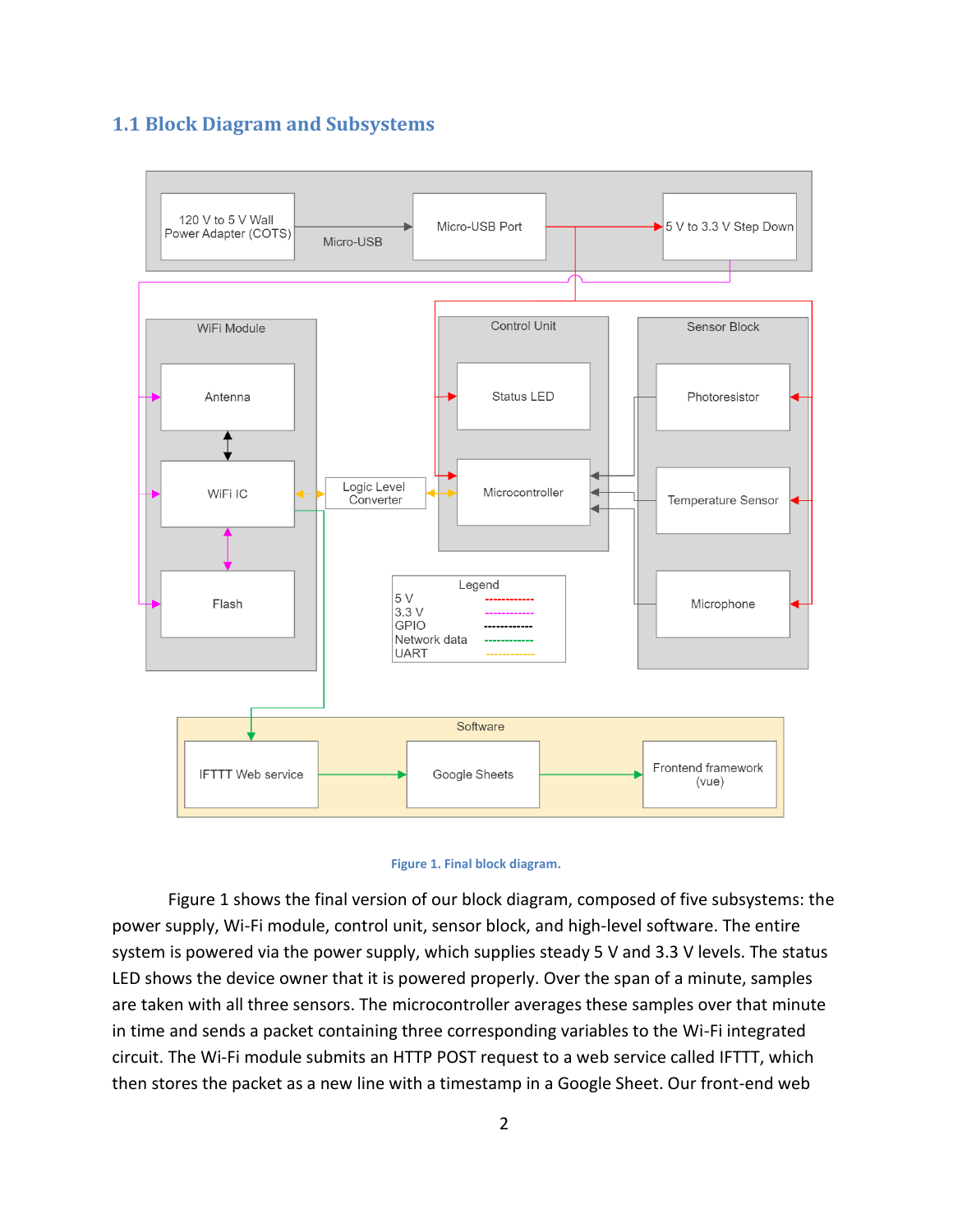application pulls this most recent data and refines it by identifying safety alerts over the span of the last ten minutes and sorting raw light and sound levels into our calibrated buckets. This interpreted information, along with the room temperature, is displayed to the end user.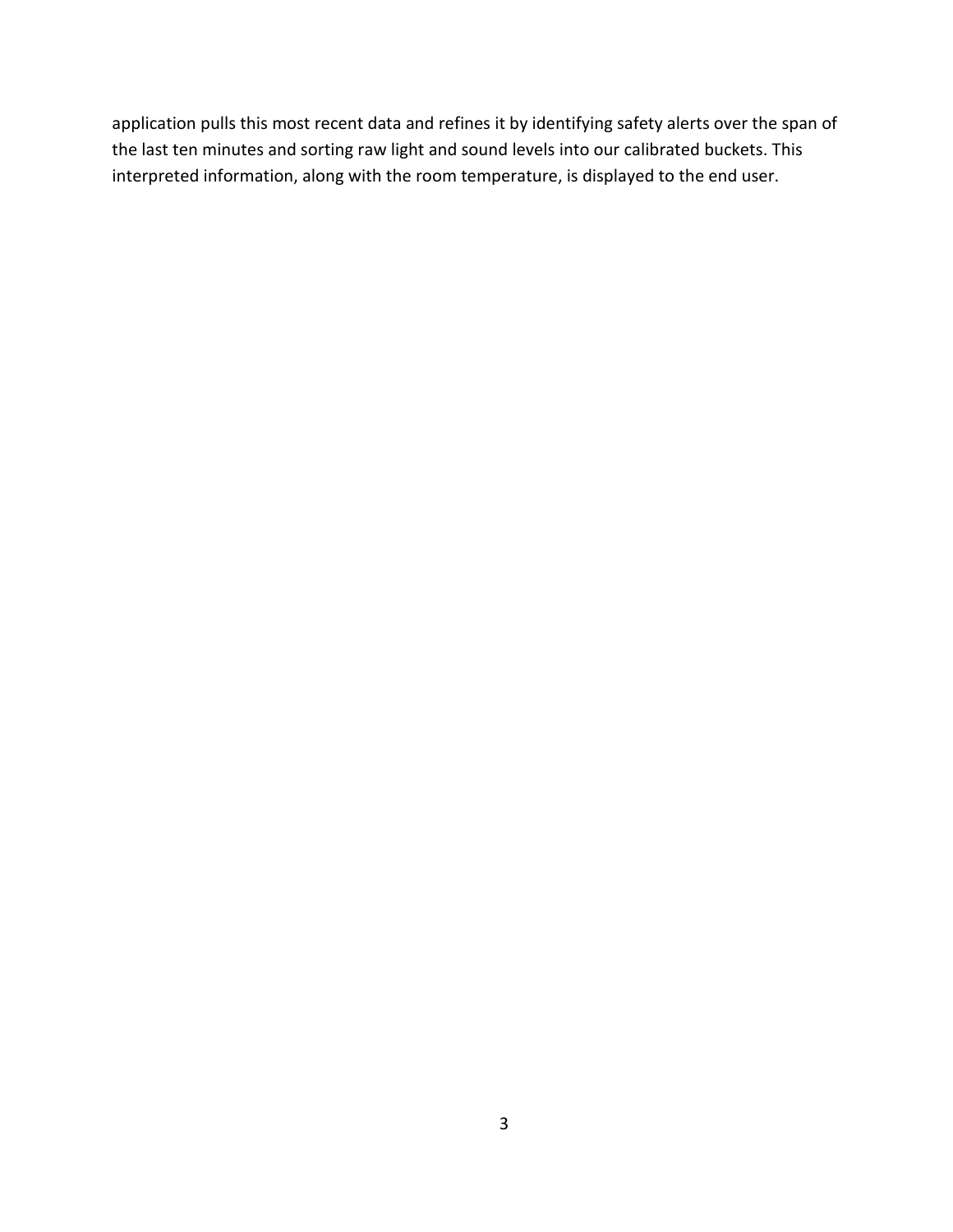### <span id="page-6-0"></span>**2. Design**

All subsystem schematics can be found in Appendix A.

#### <span id="page-6-1"></span>**2.1 Power Supply**

A key criterion driving many of our design decisions was simplicity for the end users, the business owner, and patrons. This came into play in our first design decision, which was how to power our device. Since most of our components use a steady 5 V power, USB to micro-USB was ideal. This allows the owner of the device to use existing power bricks, such as the ones used to charge phones, or even the port on a laptop to power the device. The only other voltage level required for any of our planned components was 3.3 V, and due to the small difference with regards to the original 5 V we used a low dropout regulator with the recommended capacitors [1].

#### <span id="page-6-2"></span>**2.2 Wi-Fi Module**

The Wi-Fi module's main purpose is to receive data from the control unit and upload that data to a JSON file over a Wi-Fi network. The Wi-Fi chip we used was the ESP8266 because of its availability, favorable reviews, and number of guides available on how to use it properly in projects. To program this chip, we utilize a breadboard setup with the Arduino bootloader as opposed to programming it directly on the PCB. To program this chip, we utilized a breadboard setup with the Arduino bootloader as opposed to programming it directly on the PCB. Figure 2 shows the schematic for this module.

### <span id="page-6-3"></span>**2.3 Control Unit**

The control unit is primarily comprised of the microcontroller which is an ATMEGA88A device and a port to connect an external programmer to program the microcontroller. The necessary features for our microcontroller are programmability using the Arduino IDE, running on 5 V, several analog I/O pins, the ability for every I/O pin to sink or source approximately 20 mA of current, at least 8 kB of program space (based on approximations of program size), and the ability to utilize UART communication. The ATMEGA88A was the most cost-efficient, mainstream microcontroller that met those specifications. The capacitor between the power pins on the microcontroller and ground are recommended by Microchip, who makes the device [2].

### <span id="page-6-4"></span>**2.4 Sensor Block**

There were many criteria to consider when choosing which sensors to utilize. First, we wanted the total power consumption to be a minimum, as the device is intended to be left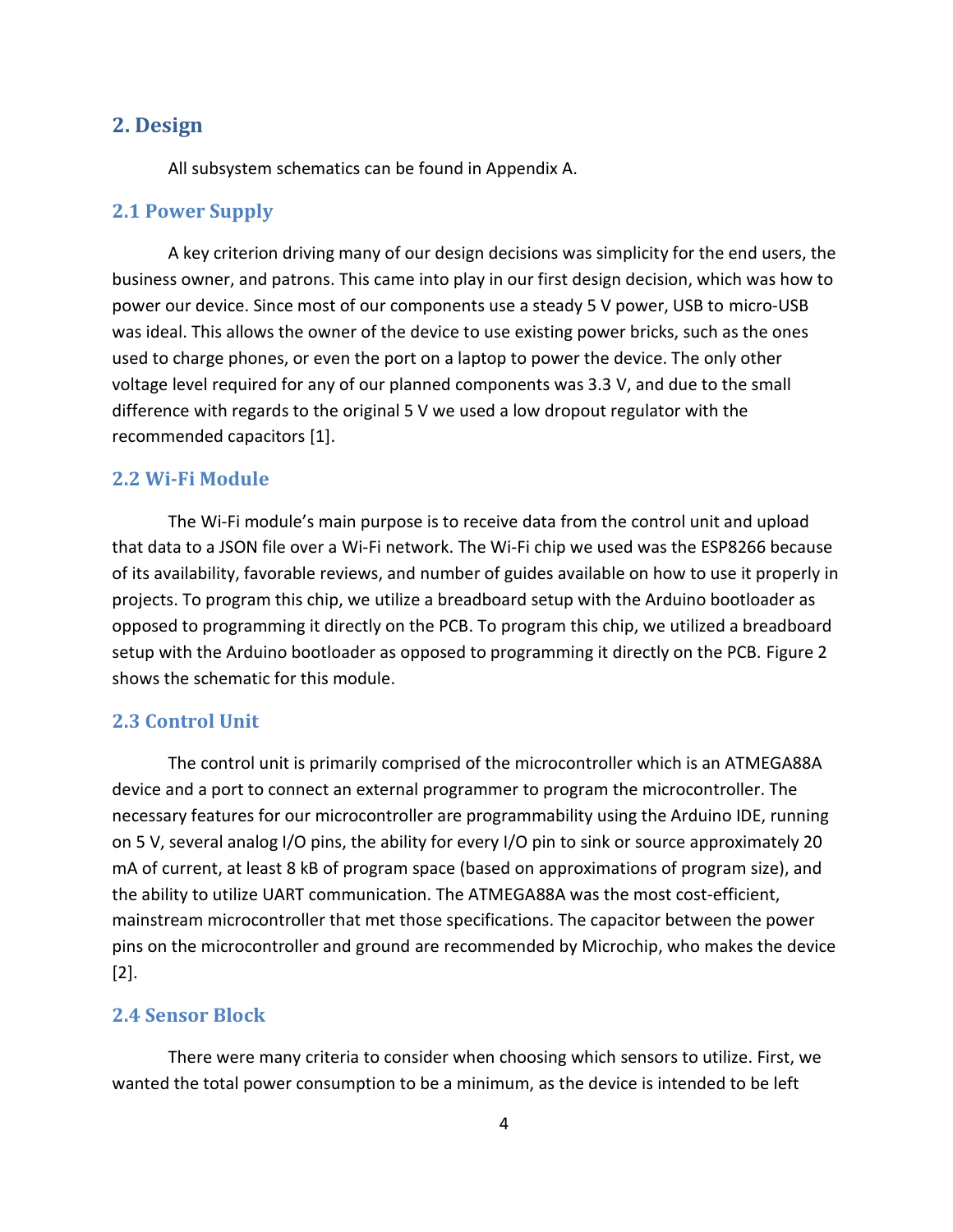plugged in for extended periods of time. Additionally, we wanted to be able to classify multiple levels of sound and light. Lastly, we needed these components to be consistent when given an unchanging environment. Most of the design alternatives came when selecting the type of sensor to use for light. Photoresistors, photodiodes, and phototransistors would all allow us to identify changes in light and some basic light levels. However, using a photoresistor allowed us an analog reading of the light level which was ideal for our purposes. The photoresistor we chose minimized power consumption.

#### <span id="page-7-0"></span>**2.5 Software**

An important part of our overall project was to allow the data collected from our devices to be accessible to the patrons interested in it before they even step foot in a new location. To make this a reality, we utilized our Wi-Fi module and a web application to display data in an easily digestible fashion. In our initial proposal, we suggested accomplishing this using network JSON files. However, due to the unforeseen complexity of directly modifying such files, and the additional insecurity the files themselves could pose, we transitioned to using a service called If-This-Then-That (IFTTT). The new flow of data is shown in Figure 3. This service receives our POST request containing a packet of sensor data and writes it to a Google Sheet that we have designated. The front-end web application then pulls this data. It places the light sensor data into one of five buckets: "very dark," "dark," "ambient lighting," "bright," and "very bright." It does the same with the sound data, placing it into one of five buckets: "little background noise," "moderate background noise," "significant background noise or light music," "significant background noise or loud music," and "very loud." The appropriate levels along with temperature and a timestamp are all displayed to the user under the location (or device) name on the web application. An example of how this might look is shown in Figure 4.



**Figure 2. Flowchart of data path through software.**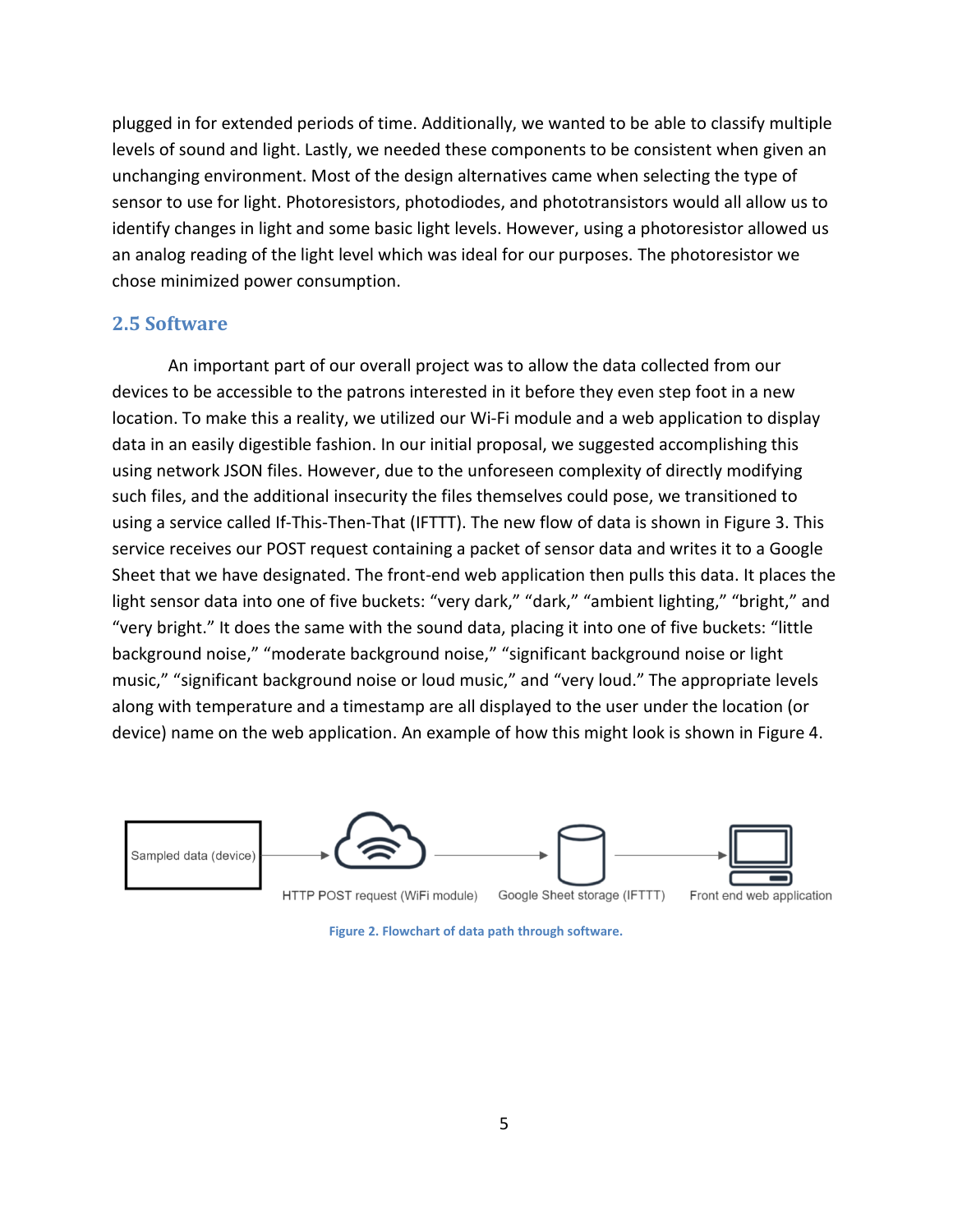Device One Last updated: April 27, 2022 at 02:18PM Dangerous sound levels detected in last 10 minutes? yes Flashing lights detected in last 10 minutes? no Sound level: moderate background noise Light level: very bright Temperature: 73.84 F

**Figure 3. Screenshot of web application displaying interpreted data.**

### <span id="page-8-0"></span>**2.6 PCB Design**

Our PCB measures about 3 inches by 4 inches and contains every component necessary for our device to function. Our original design is extremely similar to the final design, the differences being part footprint changes, an additional 2-connector pins for testing and backup plans, an additional through-hole micro-USB for better structural stability, and an additional capacitor-resistor circuit to increase stability in our temperature sensor. The final design is shown in Figure 5.



**Figure 4. PCB Layout.**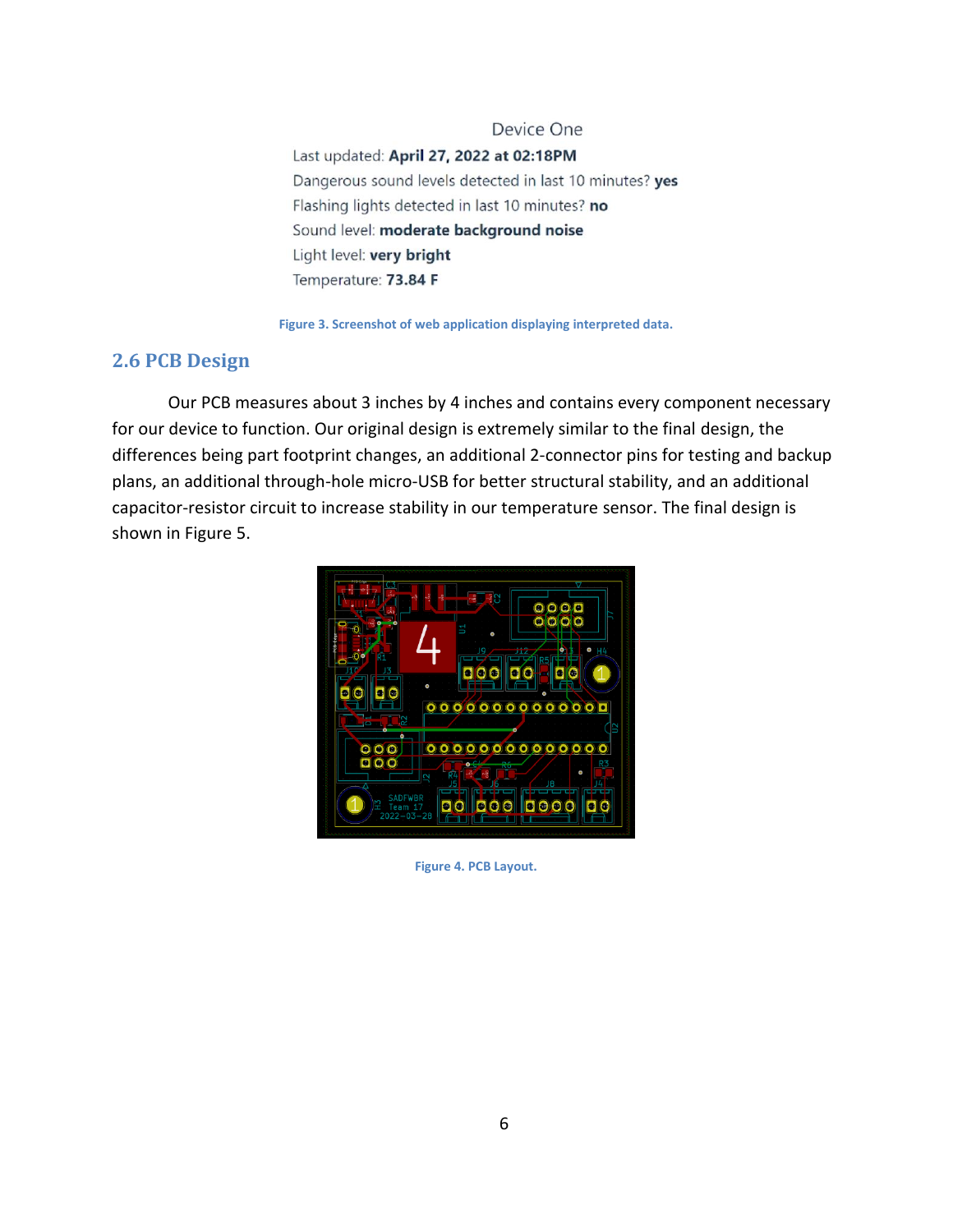### <span id="page-9-0"></span>**3. Design Verification**

### <span id="page-9-1"></span>**3.1 Sensor Characterization and Testing**

All initial tests and characterizations described in the following section were done by connecting the applicable sensor to an Arduino as well as any necessary passives (resistors, capacitors). Specific voltage levels were recorded using the Serial Monitor function within the Arduino IDE.

#### **3.1.1 Photoresistor**

<span id="page-9-2"></span>To test the photoresistors, we connected a GL5549 photoresistor in series with a 1 M $\Omega$ resistor between the 5 V and GND provided by the Arduino. We connected the node between the photoresistor and traditional resistor to an analog pin of the Arduino. We then read the value of that analog pin under different lighting conditions. During a bright day, we illuminated the photoresistor with a phone flashlight to gauge the resistance under intense light. We then waited and took another reading during the night in a pitch-black room with an additional cover over the sensor. The results of these tests and their comparison with the nominal values can be found in Table 1. In summary, the photoresistor was well within the factory specification.

|          | $v$ dark $(V)$ | dark resistance | v_light (V) | avg light                |
|----------|----------------|-----------------|-------------|--------------------------|
|          |                | $(k\Omega)$     |             | resistance ( $k\Omega$ ) |
| nominal  | x              | 10000           | x           | 90                       |
| measured | 0.45           | 10111           | 4.5         | 111                      |
| % diff   | x              | 1.11%           | X           | 23.46%                   |

### **3.1.2 Temperature Sensor**

<span id="page-9-3"></span>To test the temperature sensor, we connected the TMP36 sensor's power and ground pins to the Arduino's power and ground and then connected the data pin to an analog pin on the Arduino. We then set a thermostat to a temperature, placed the device next to it and gave it a few minutes to reach a steady state. As seen in Table 2, the temperature result was not adequately accurate. According to the sensor's datasheet, a small resistor could be added to the data pin and a capacitor could be added across the power and ground terminals to increase accuracy, so we took both of those steps and retook the reading with much better accuracy. To confirm it was working, we again adjusted a group member's apartment thermostat to a new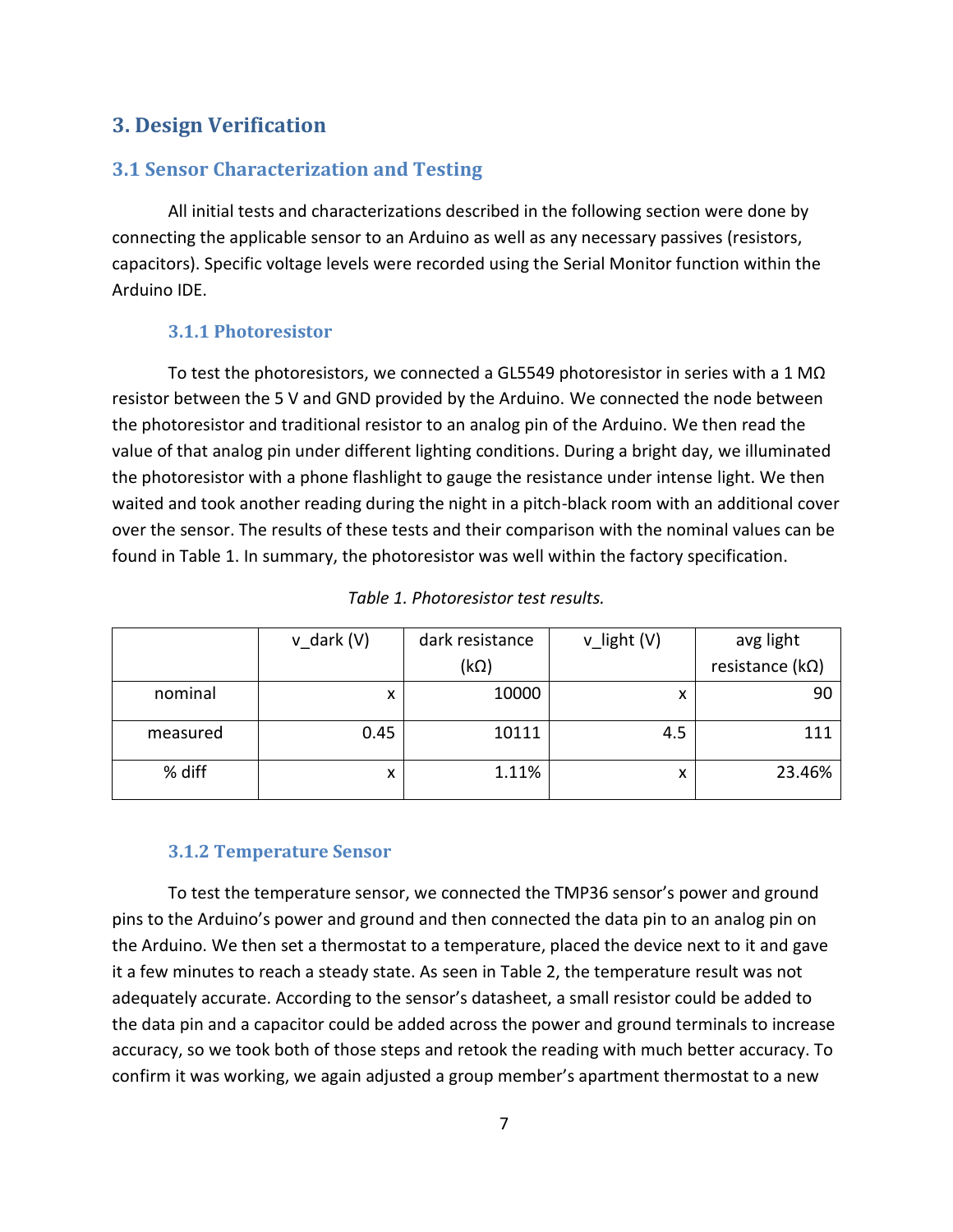temperature and took another reading. The temperature sensor reading was within a sufficient range for our device.

|                    | $v_$ out (V) | calculated       | thermostat       | % difference |
|--------------------|--------------|------------------|------------------|--------------|
|                    |              | temperature (°F) | temperature (°F) |              |
| just TMP36         | 0.69         | 66.2             | 71               | 6.76%        |
|                    | 0.66         | 60.8             | 68               | 10.59%       |
| TMP36+<br>passives | 0.72         | 71.6             | 71               | 0.85%        |
|                    | 0.7          | 68               | 68               | 0.00%        |

*Table 2. Temperature test results.*

#### **3.1.3 Microphone**

<span id="page-10-0"></span>To test the microphone, we connected the microphone board to the power and ground of the Arduino, connected the digital output to a digital pin on the Arduino, and connected the analog output to an analog pin on the Arduino. To test the analog input, we simply had the Arduino IDE's Serial Monitor display the analog reading every few milliseconds. We watched the sensor stay remarkably consistent when there was minimal noise present. We then began doing activities like talking which created slight changes in the analog reading and then finally played music and saw large perturbations in the analog reading. We used the Serial Plot function on Arduino and saw that the result loosely resembled the song's waveform in an audio program.

We began calibrating the digital cutoff threshold by using the onboard potentiometer. To do this, we set the microphone directly next to a phone speaker and played the loudest song we could think of on repeat. The max sound output from an iPhone is 102 dB, which is right at the threshold for when sound can cause hearing loss [3]. We turned the potentiometer so that the digital reading would be a logical low when the song was playing a slightly quieter part or when there was just background noise and so that the reading would be a logical high during the loudest parts of the song. Doing this took a long time but resulted in a digital output that would trigger when the sound energy was above approximately 100 dB.

#### <span id="page-10-1"></span>**3.2 Microcontroller and PCB Testing**

The next test was to see if we could program our microcontroller on our soldered PCB. To accomplish this, we connected the external programmer to the port on the PCB and connected the network status LED to the microcontroller. We then programmed the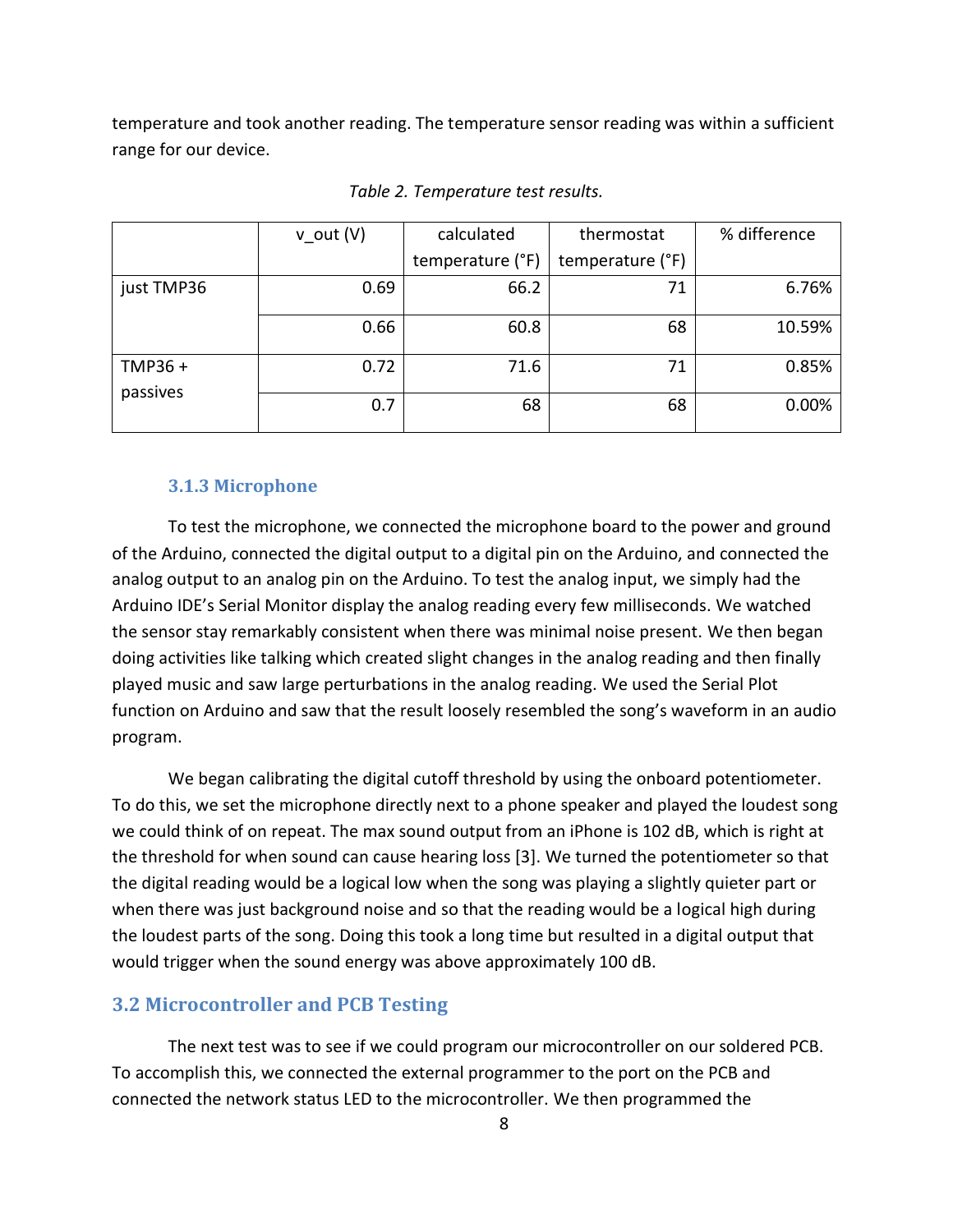microcontroller with a program to blink the LED on and off. We followed this by connecting the sensors in our sensor block to the PCB and uploaded multiple different test codes that would illuminate the LED based on the input from each sensor. Each sensor was working flawlessly with the microcontroller. We were unable to connect the Wi-Fi chip to the PCB at this time due to an issue with our PCB's schematic, but we fixed that issue for the second run.

#### <span id="page-11-0"></span>**3.3 Wi-Fi Chip Testing**

To test the Wi-Fi chip, we first had to figure out how to program it. We combined information from a few different online tutorials to get a setup that would allow me to program the ESP8266 using the Arduino IDE and an Arduino board. To test if we could successfully upload a program to the board, we again created a blinky program and connected an LED to one of the two GPIO pins on the board which worked well. We then attempted to connect the board to a Wi-Fi network using the ESP8266 Arduino Library which worked flawlessly.

There were two further tests that needed to be done: one to test if the Wi-Fi chip could successfully edit a Google Sheet and another to test if the Wi-Fi chip could communicate with the microcontroller. To test the Wi-Fi connection, we programmed the Wi-Fi chip to upload dummy data into a test Google Sheet, which it was able to do repeatedly without fail.

To test the serial communication, we first programmed the Wi-Fi chip with a code to illuminate an LED if the sequence "abcdefghijklmnopqrstuvwxyz" was seen on the serial feed. Then we serially connected an Arduino to the Wi-Fi chip and programmed it to send some garbage sequences before sending the desired sequence. Unfortunately, the two devices were unable to communicate flawlessly. To fix that issue, we had to introduce a logic level converter to go between the 5 V of the microcontroller and the 3.3 V of the Wi-Fi chip. This allowed the two devices to communicate without error.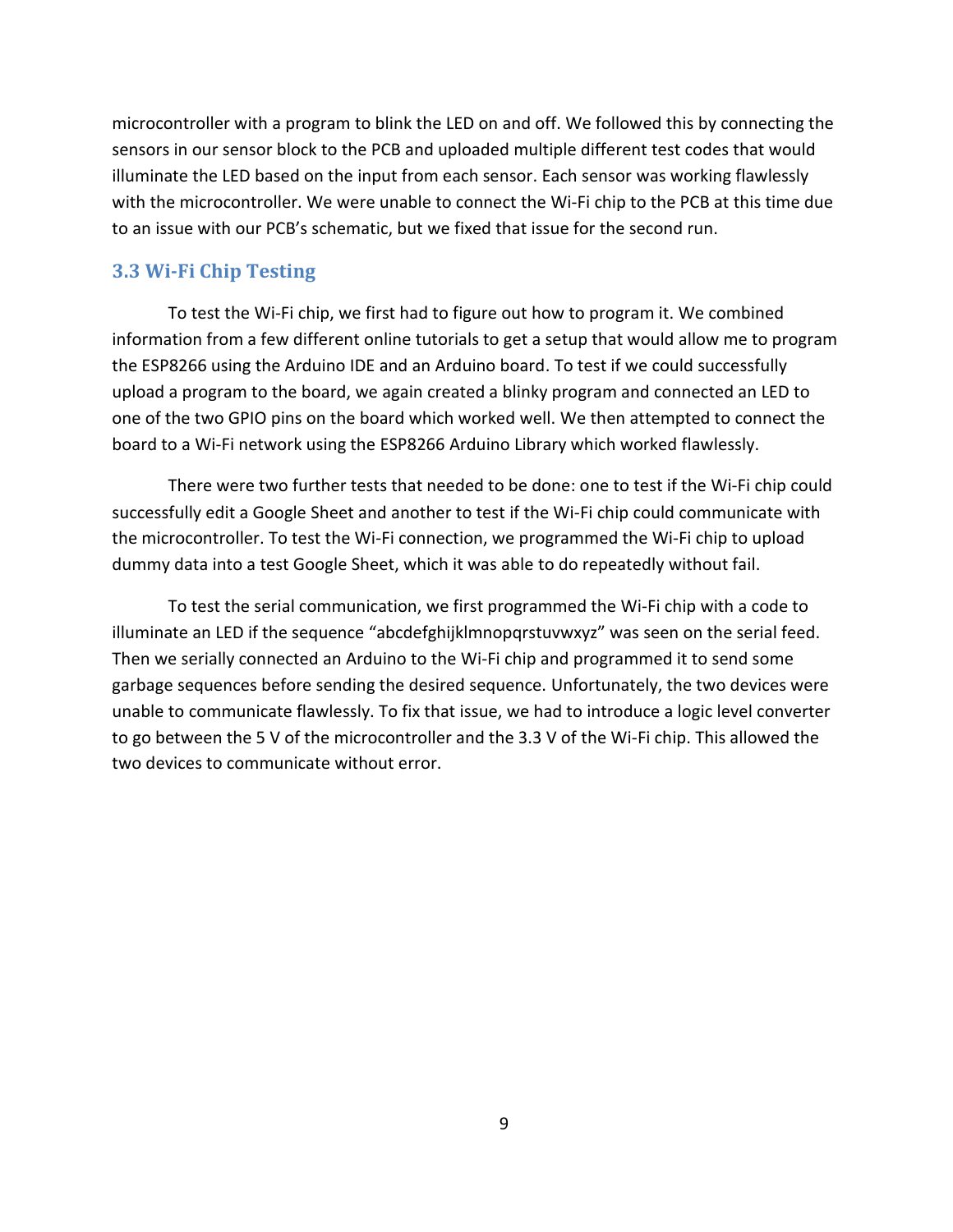### <span id="page-12-0"></span>**4. Costs**

We will break down costs and theoretical anticipated costs in the following two subsections. All costs regarding mass-production are variable with regards to Bulk Purchase quantity.

### <span id="page-12-1"></span>**4.1 Parts**

| Part                       | Manufacturer              | <b>Retail Cost</b><br>(5) | <b>Bulk Purchase</b><br>Cost (\$/unit) | Actual Cost (\$) |
|----------------------------|---------------------------|---------------------------|----------------------------------------|------------------|
| $LM1086 - Low$             | T <sub>l</sub>            | 0.90                      | 30.30/10                               | 30.30            |
| Dropout Voltage            |                           |                           |                                        |                  |
| Regulator                  |                           |                           |                                        |                  |
| ATMEGA328p-                | Microchip                 | 2.73                      | 13.65/5                                | 13.65            |
| Microcontroller            | Technology                |                           |                                        |                  |
| LEDs-Power                 | Generic                   | sourced from              | sourced from                           | $\Omega$         |
| <b>Block Light</b>         |                           | leftover parts            | leftover parts                         |                  |
| $4459s -$                  | <b>XINGYHENG</b>          | 0.48                      | 11.99/25                               | 11.99            |
| Photoresistor              |                           |                           |                                        |                  |
| $TMP36s -$                 | <b>KOOKYE</b>             | 2.20                      | 10.99/5                                | 10.99            |
| Temperature                |                           |                           |                                        |                  |
| Sensor                     |                           |                           |                                        |                  |
| $KY-038 -$                 | <b>DEVMO</b>              | 4.66                      | 13.99/3                                | 13.99            |
| Microphone                 |                           |                           |                                        |                  |
| ESP8226-12E - Wi-          | <b>Esspressif Systems</b> | 3.25                      | 12.99/4                                | 12.99            |
| Fi Module                  |                           |                           |                                        |                  |
| Micro-USB Port-            | Generic                   | $^{\sim}0.80$             | 7.97/10                                | 7.97             |
| Power/Micro                |                           |                           |                                        |                  |
| <b>Controller Flashing</b> |                           |                           |                                        |                  |
| Total                      |                           | 15.02                     | 101.88                                 | 101.88           |

#### *Table 3. Parts Costs*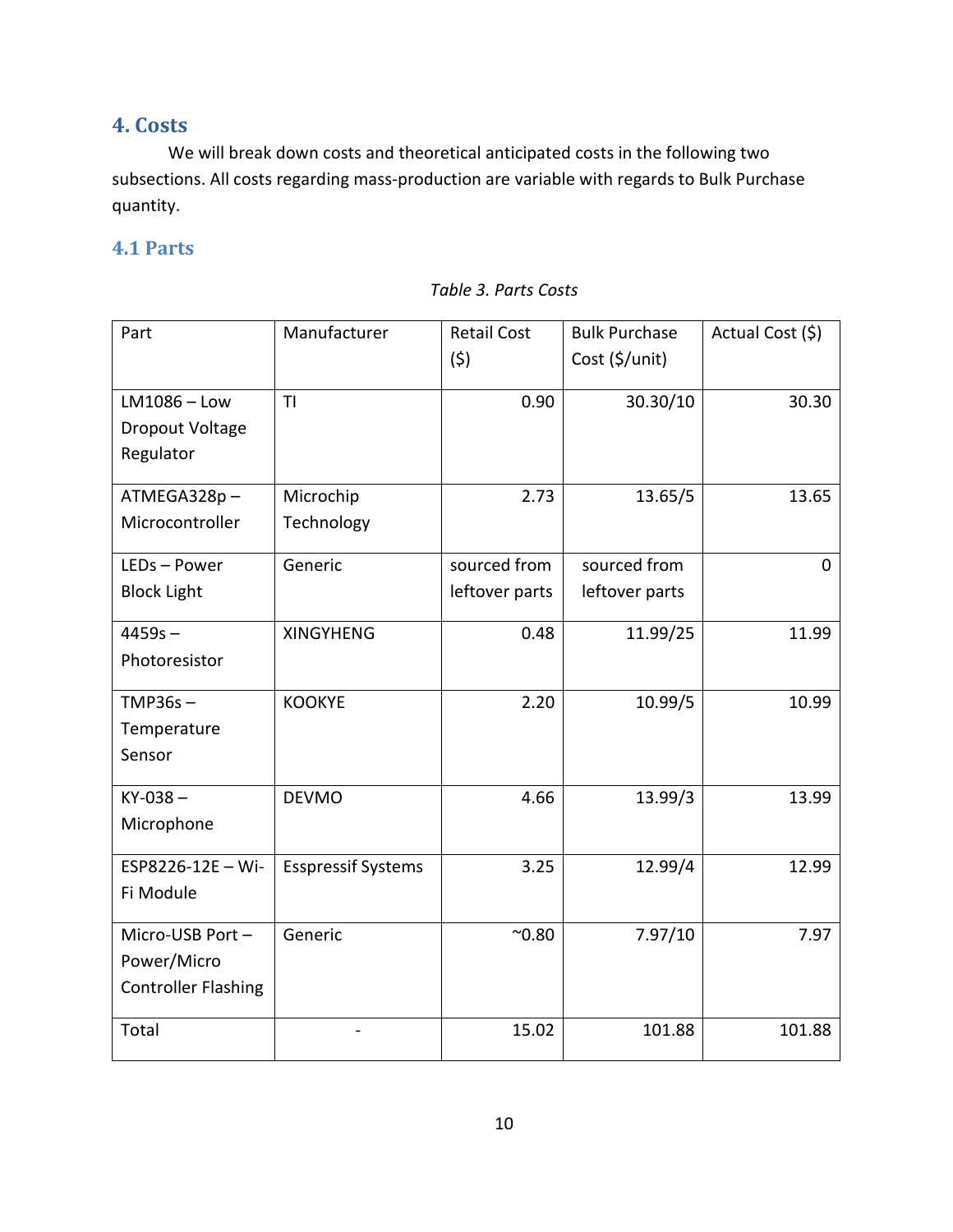### <span id="page-13-0"></span>**4.2 Labor**

We estimated worker labor at around \$40 per hour to approximate a realistic starting salary for a recently graduated ECE student with a bachelor's degree. We have also approximated this project to take around 5 hours of our time each week, leaving us with a total worker's compensation of \$500.

Manual labor required to build a fully functioning device will cost around \$103.125 for a 3-hour soldering/building process, flashing the device for each establishment's specific internet connection, and ensuring functionality.

In total, for each device with the parts we bought, and the time and effort put in to each one with fair compensation, our total cost comes out to \$118.127 per device. This can be lowered by purchasing more of each part, lowering the worker's salary, and automating many processes that would otherwise be tedious for the worker.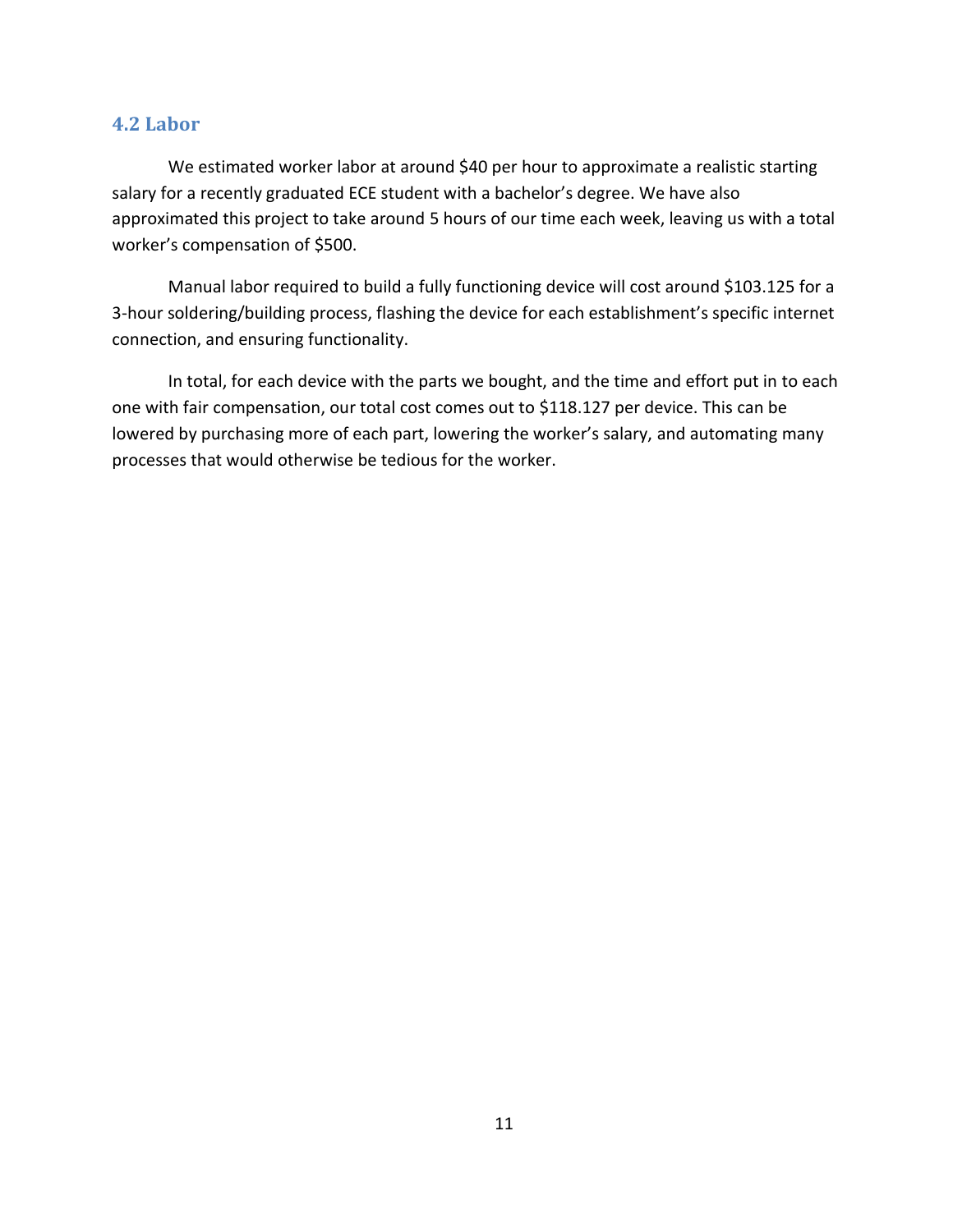### <span id="page-14-0"></span>**5. Conclusions**

### <span id="page-14-1"></span>**5.1 Accomplishments**

We exceeded many of the requirements set for ourselves. Our size requirement was lowered from a top profile of 100 inches<sup>2</sup> to 24 inches<sup>2</sup>, and our volume was lowered from 200 inches<sup>3</sup> to 48 inches<sup>3</sup>. Our "real-time" transmission requirement was set so that all measurements and alerts are updated every minute, instead of 10 minutes for measurements and 2 minutes for alerts. Through stress-testing, we found that our device can send measurements in increments of 5 seconds if required to, although this would greatly increase the power consumption of our device. All other requirements (aside from one) were met as shown in the requirements and verification tables in Appendix B.

### <span id="page-14-2"></span>**5.2 Uncertainties**

The single requirement not specifically met requires the device to be reliable, such that it does not need to be maintained "more than once a month." During testing, it would have been extremely difficult to test the durability of each component. As such, we have not verified the device's ability to run for one month continuously. However, from the research conducted when selecting components, we have no reason to believe that anything would fail without outside interference. We have no moving parts, nothing that is continuously running at dangerous voltages or currents, and no required maintenance such that human error could destroy or harm our device. Therefore, we feel confident in asserting that our device can run for more than a month without maintenance.

#### <span id="page-14-3"></span>**5.3 Ethical considerations**

Since the purpose of our project seeks to improve accessibility of social gatherings in restaurants and bars, we have ensured that the development of our project respects all persons and does not discriminate against anyone especially against those with disabilities that our project may be useful for as outlined in [6, Principle 1.4] and [5, Sec. II]. Use of our device by establishments is completely optional, and furthermore continued use of our device and corresponding app is optional as well. At any time, users of our device and app can discontinue use, especially if undue harm to their customers or business occurs from the use of our project [6, Principle 1.2]. To respect privacy and honor confidentiality, our project does not collect any data that can be traced back to individuals. Our sensors do not transmit audio recordings, only signals corresponding to audio levels, and our web app does not collect private information [6, Principle 1.6]. The individual components of our project should pose no serious safety concerns because we intend to use them all within the manufacturer's guidelines.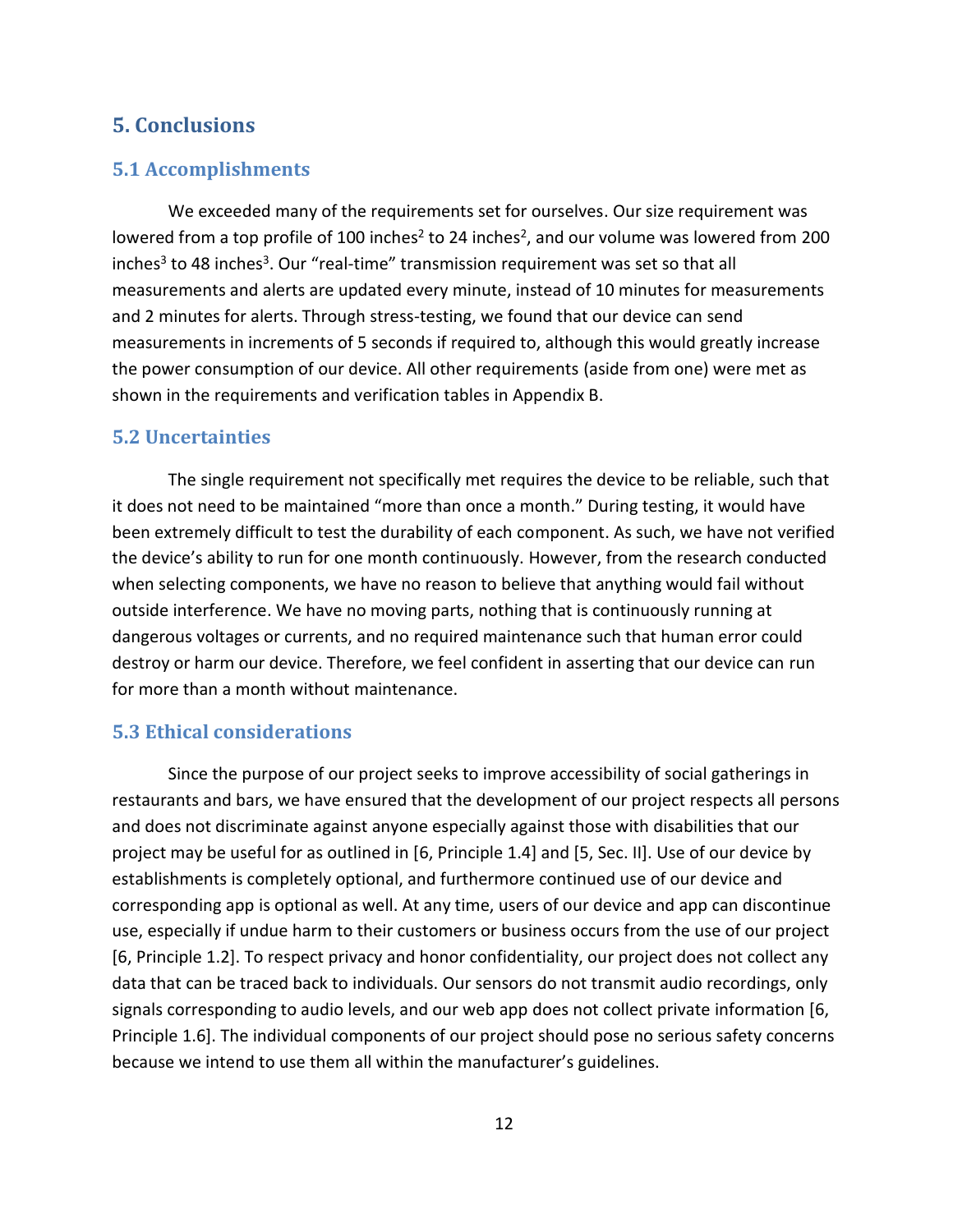#### <span id="page-15-0"></span>**5.4 Future work**

If given more time, we would make changes to certain parts of our project and add more. Firstly, we would use more powerful components. Our ESP8266-12E is the second iteration of our Wi-Fi chip, since it has more RAM and plays nicer with our components. This also allows us to remove the current microcontroller, and put our program onto the new Wi-Fi chip, since it is completely integrated. We would also clean up our webpage and add additional features such as location information (menu, hours, address etc.), and a feedback form to improve our service at later dates. Finally, we would add music genre identification. Our main concern regarding music genre identification is with regards to privacy. This should not be a problem, as it will not be able to identify individuals or collect data that would identify individuals without their own consent.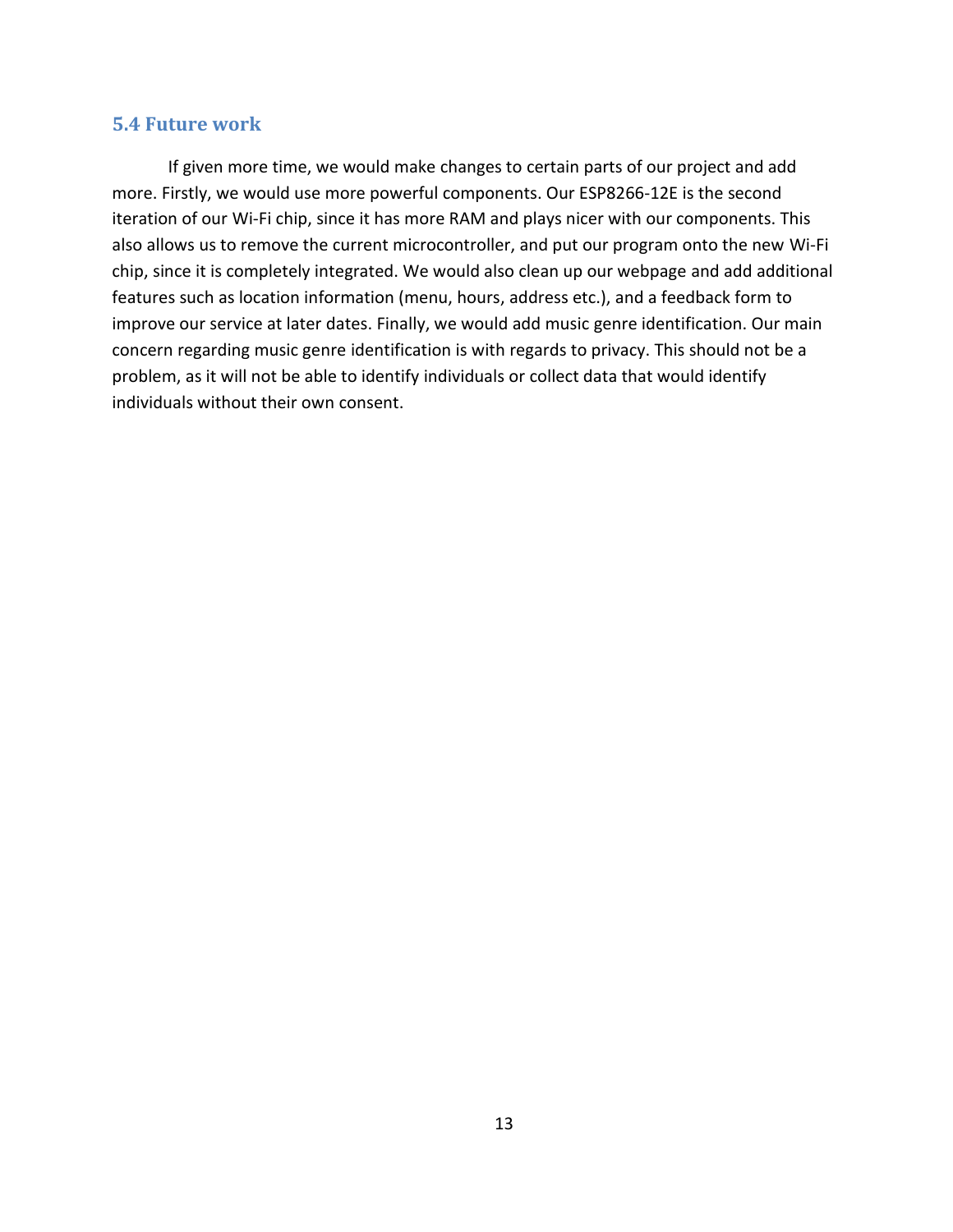### <span id="page-16-0"></span>**References**

[1] "LM1086 1.50-A Low Dropout Positive Voltage Regulator." *Texas Instruments.* April 2015. [Online]. Available: https://www.ti.com/lit/ds/symlink/lm1086.pdf?HQS=dis-dk-nulldigikeymode-dsf-pf-null-wwe&ts=1648685653577

[2] "ATmega48A/PA/88A/PA/168A/PA/328/P." *Microchip.* 2020. [Online]. Available: https://ww1.microchip.com/downloads/en/DeviceDoc/ATmega48A-PA-88A-PA-168A-PA-328- P-DS-DS40002061B.pdf

[3] J. Lapook, *When using headphones to listen to music, how loud is too loud for kids?*, CBS News, December 22, 2016. [Online]. Available: https://www.cbsnews.com/news/when-usingheadphones-to-listen-to-music-how-loud-it-too-loud-forkids/#:~:text=The%20top%20volume%20on%20an,for%20eight%20hours%20a%20day.

[4] I. Lopez, *Program the ESP8266 with the Arduino IDE in 3 simple steps*, Ubidots, June 13, 2016. [Online]. Available: https://help.ubidots.com/en/articles/928408-program-the-esp8266 with-the-arduino-ide-in-3-simple-steps

[5] "IEEE Code of Ethics". IEEE Website. [Online]. Available: https://www.ieee.org/about/corporate/governance/p7-8.html [Accessed Feb. 7, 2022]

[6] "ACM Code of Ethics and Professional Conduct". Association for Computing Machinery Website. [Online]. Available: https://www.acm.org/code-of-ethics [Accessed Feb. 7, 2022].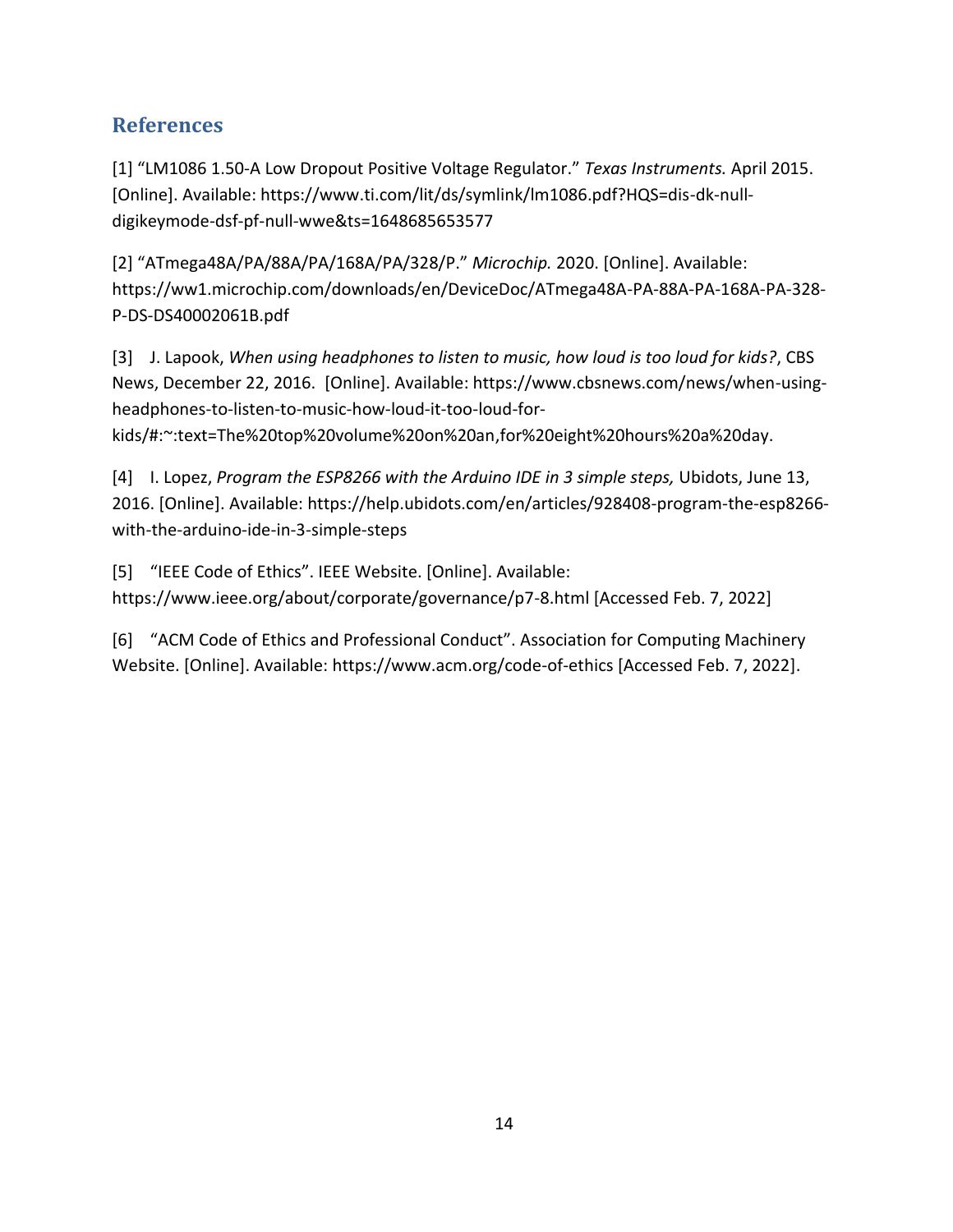### <span id="page-17-0"></span>**Appendix A: Subsystem Schematics**



**Figure 5. Circuit Power Supply Schematic.**



**Figure 6. Microcontroller Schematic.**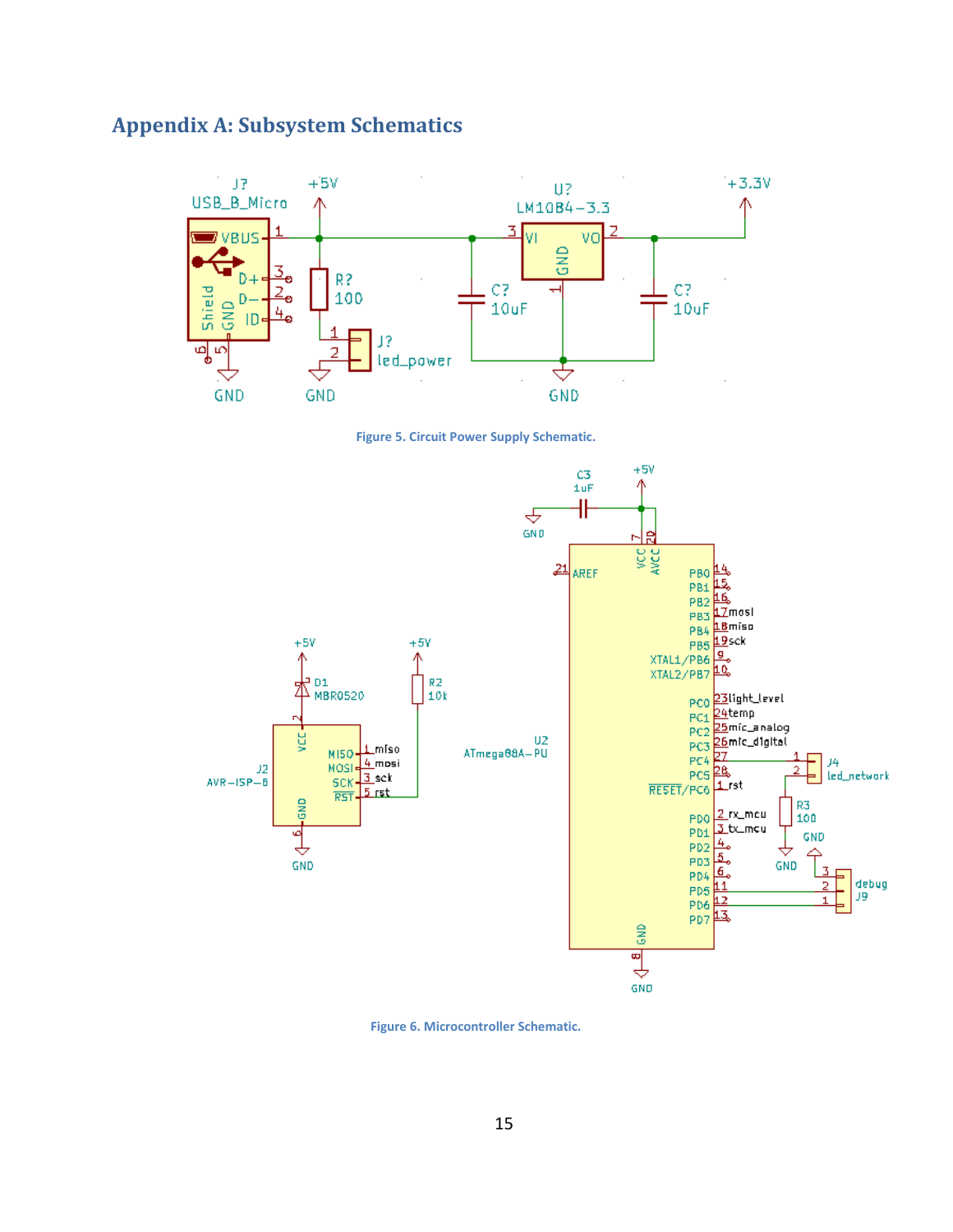





**Figure 8. Sensor Block**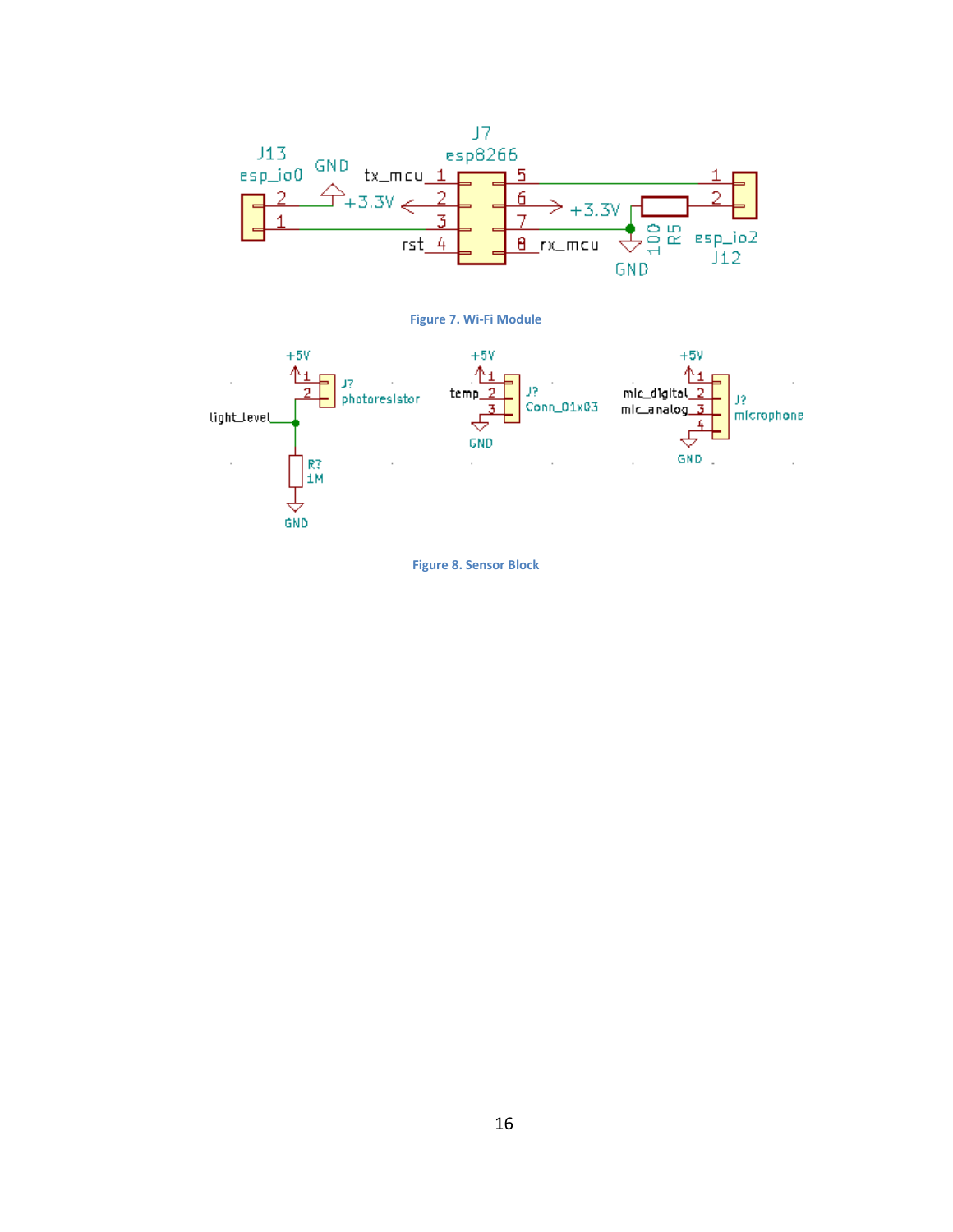# <span id="page-19-0"></span>**Appendix B: Requirement and Verification Table**

| Requirements                                                                                                                           | Verification                                                                                                                                                                                                                                                                                                                                                                                                                                                                                                                                                                                                                                                                                                  | Verification<br>Status (Y/N) |
|----------------------------------------------------------------------------------------------------------------------------------------|---------------------------------------------------------------------------------------------------------------------------------------------------------------------------------------------------------------------------------------------------------------------------------------------------------------------------------------------------------------------------------------------------------------------------------------------------------------------------------------------------------------------------------------------------------------------------------------------------------------------------------------------------------------------------------------------------------------|------------------------------|
| 1. The power supply provides<br>$5 V +/- 0.5%$ from a wall<br>power adaptor.                                                           | 1A. Measure the output voltage from the wall<br>power adaptor using an oscilloscope, ensuring that<br>the output voltage stays within 0.5% of 5 V.                                                                                                                                                                                                                                                                                                                                                                                                                                                                                                                                                            | Y                            |
| 2. The power supply provides<br>a 3.3 V +/- 0.5% from a low<br>dropout regulator driven by<br>the 5V mentioned above.                  | 2A. Measure the output voltage from the regulator<br>using an oscilloscope, ensuring that the output<br>voltage stays within 0.5% of 3.3 V.                                                                                                                                                                                                                                                                                                                                                                                                                                                                                                                                                                   | Y                            |
| 3. The power supply can<br>operate within 0-1 A from the<br>5 V source and able to<br>operate within 0-0.1 A from<br>the 3.3 V source. | 3A. For the 5 V source, connect the 5 V line to<br>multiple resistors together such that the total<br>resistance of the network is 5 $\Omega$ +/- 0.5% but no<br>resistors are dissipating more power than they can<br>handle. Measure the voltage network across the<br>resistive network using an oscilloscope to confirm<br>it is 5 V+/- 0.5%.<br>3B. For the 3.3 V source, connect the 3.3 V line to<br>multiple resistors together such that the total<br>resistance of the network is 3 $\Omega$ +/- 0.5% but no<br>resistors are dissipating more power than they can<br>handle. Measure the voltage network across the<br>resistive network using an oscilloscope to confirm<br>it is 3.3 V +/- 0.5%. | Υ                            |

### *Table 4. Power Supply Requirements and Verifications*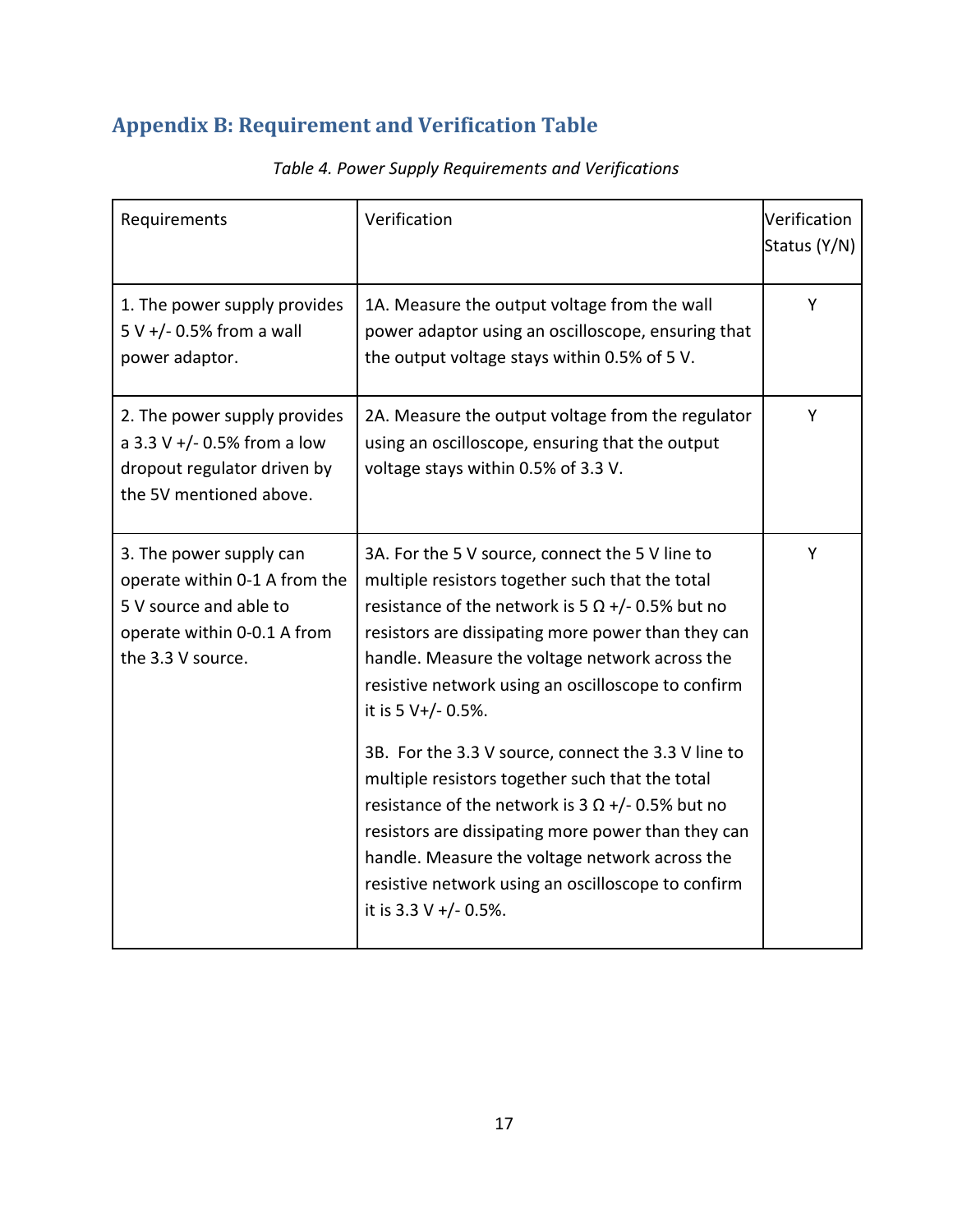| Requirements                                                                                                                                                                                        | Verification                                                                                                                                                                                                                                                                                                                                                                                                                                                                                                    | Verification<br>Status (Y/N) |
|-----------------------------------------------------------------------------------------------------------------------------------------------------------------------------------------------------|-----------------------------------------------------------------------------------------------------------------------------------------------------------------------------------------------------------------------------------------------------------------------------------------------------------------------------------------------------------------------------------------------------------------------------------------------------------------------------------------------------------------|------------------------------|
| 1. There must be a total of six<br>GPIO pins that can<br>appropriately handle signals<br>between 0 V and 5 V $+/- 0.5%$<br>while sinking/sourcing at<br>least 20 mA +/- 0.5% of<br>current per pin. | 1A. Connect an I/O pin of the MCU to a series<br>combination of an LED with a forward voltage of<br>3.2 V +/- 0.1 V and a resistor of 90 $\Omega$ +/- 0.5%.<br>1B. Using an ISP programmer, program the board<br>with a test program that blinks the LED on and off.                                                                                                                                                                                                                                            | Υ                            |
| 2. The RX pin must be able to<br>interpret 3.3 V +/- 0.5%<br>signals (from WiFi chip) as<br>logical HIGHs.                                                                                          | 2A. Use the same LED setup as 1A while also<br>connecting the WiFi chip to the MCU.<br>2B. Using an ISP programmer, program the board<br>with a test program that pings the WiFi chip and<br>illuminates an LED upon a successful response.                                                                                                                                                                                                                                                                     | Υ                            |
| 3. There must be an A/D<br>converter with at least ten<br>bits of resolution and three<br>available channels which can<br>be read sequentially.                                                     | 3A. Use the same LED setup as 1A while also<br>connecting the TMP36 to a different I/O pin while<br>the sensor is in a temperature-controlled<br>environment.<br>3B. Using an ISP programmer, program the board<br>with a program that reads the temperature and<br>illuminates the LED if the temperature is different<br>from the initial reading.<br>3C. After the initial reading is complete, adjust the<br>temperature of the environment by a small<br>amount (~1°F) to ensure that the LED illuminates. | Υ                            |

### *Table 5. Control Unit Requirements and Verifications*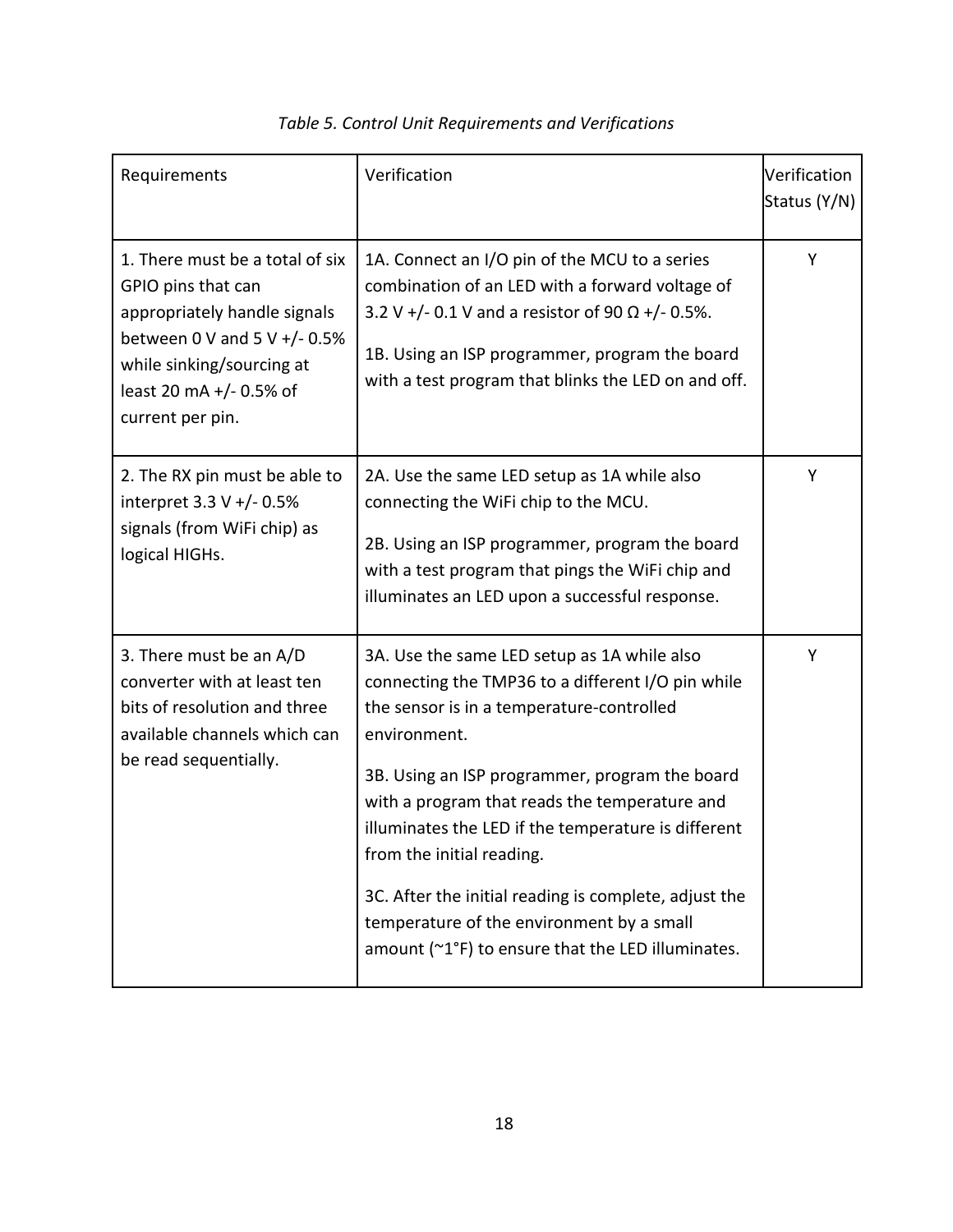| Requirements                                                                                                                                                                | Verification                                                                                                                                                                                                                                                                                                                                | Verification<br>Status (Y/N) |
|-----------------------------------------------------------------------------------------------------------------------------------------------------------------------------|---------------------------------------------------------------------------------------------------------------------------------------------------------------------------------------------------------------------------------------------------------------------------------------------------------------------------------------------|------------------------------|
| 1. The chip must be able to<br>take commands via UART from<br>an external microcontroller.                                                                                  | 1A. Connect the chip to an Arduino (or similar<br>microcontroller) using a breadboard.<br>1B. Upload a test program to the Arduino that<br>attempts to ping the Wi-Fi chip and indicates<br>using the serial monitor if a response was<br>received.                                                                                         | Υ                            |
| 2. The RX pin must be able to<br>handle a $5 V +/- 0.5%$ signal<br>(from the microcontroller)<br>without breaking the chip.                                                 | 2A. Connect the RX pin to the microcontroller,<br>using the same program as in Table 2 1A. Verify<br>that the LED can illuminate, indicating a successful<br>ping.                                                                                                                                                                          | Y                            |
| 3. The chip must be able to<br>connect to a network and send<br>4 kB (max size) of data<br>supplied by the<br>microcontroller once every ten<br>minutes +/- thirty seconds. | 3A. After completing 2A, use the same hardware<br>setup but change the software on the MCU using<br>an ISP programmer to have the WiFi chip connect<br>to a network and upload a dummy data packet to<br>a JSON file once every ten minutes.<br>3B. Verify on a separate computer that the JSON<br>file is modified once every ten minutes. | Y                            |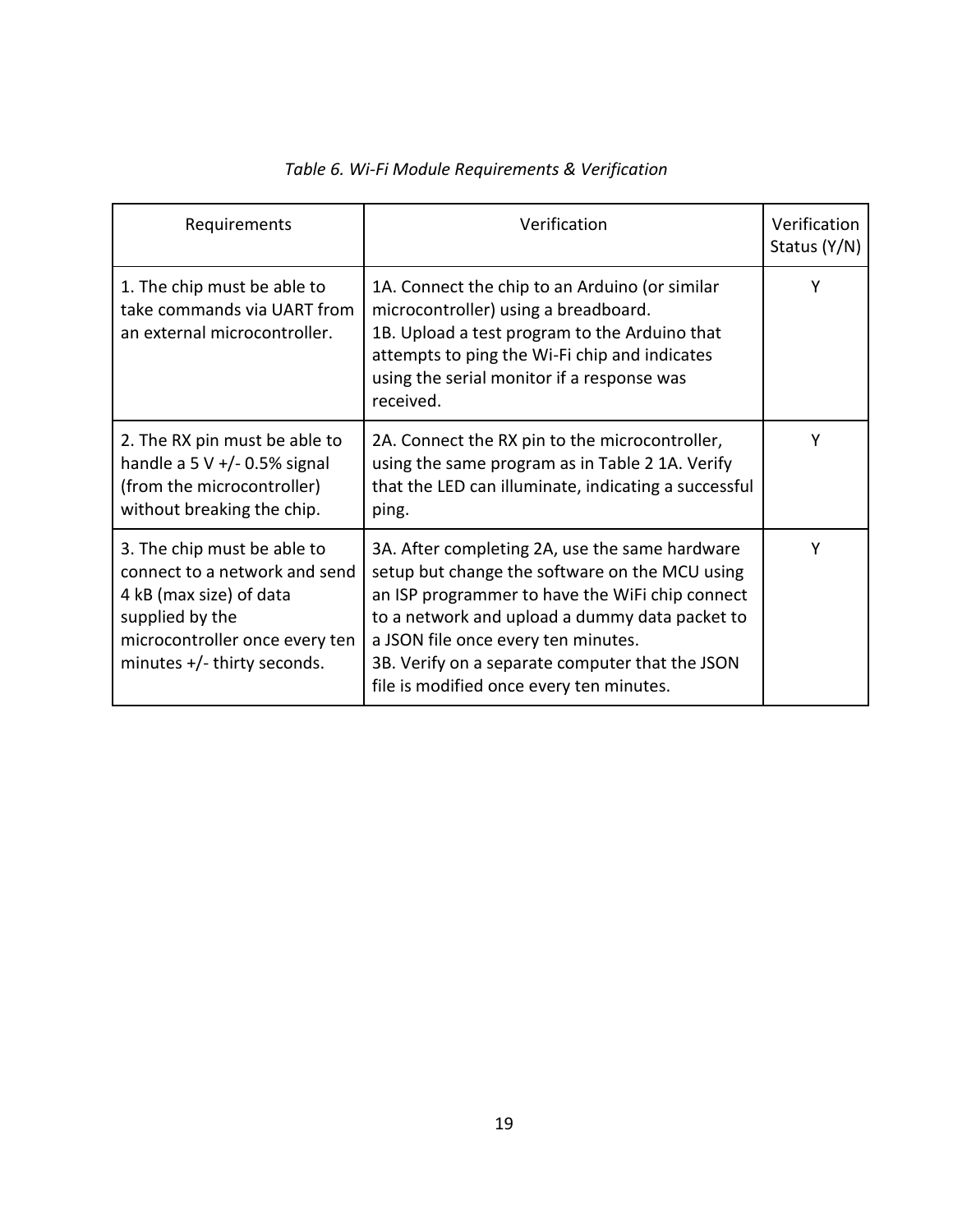| Requirements                                                                                                                                                       | Verification                                                                                                                                                                                                                                                                                                                                                                                                                                                                                                                                                                                       | Verification<br>Status (Y/N) |
|--------------------------------------------------------------------------------------------------------------------------------------------------------------------|----------------------------------------------------------------------------------------------------------------------------------------------------------------------------------------------------------------------------------------------------------------------------------------------------------------------------------------------------------------------------------------------------------------------------------------------------------------------------------------------------------------------------------------------------------------------------------------------------|------------------------------|
| 1. The output of the<br>photoresistor must be within 0<br>V and $5 V +/- 0.5%$ with a<br>current of no more than 20<br>$mA + / - 0.5%$ in various light<br>levels. | 1A. On a breadboard, connect the photoresistor<br>and a 1 M $\Omega$ +/- 0.5% resistor in series. Connect<br>one lead of the photoresistor to 5 V using an<br>Arduino (or similar microcontroller) and ground<br>the circuit.<br>1B. Connect the second lead of the photoresistor<br>to an analog I/O pin on the Arduino.<br>1C. Run a test program on the Arduino that<br>records the voltage level of this pin.<br>1D. Use an oscilloscope to measure the current<br>running through the resistors.<br>1E. Verify that the voltage stays between 0 - 5 V<br>+/- 0.5% for different sound levels. | Y                            |
| 2. The microphone output<br>must be within 0 V and 5 V $+/-$<br>0.5% with a current of no<br>more than 20 mA +/- 0.5%<br>depending on sound levels.                | 2A. Power and ground the microphone chip using<br>an Arduino (or similar microcontroller) 5 V output.<br>Connect the analog output of the microphone to<br>an analog I/O pin on the Arduino.<br>2B. Run a test program on the Arduino that<br>records the voltage level of this pin.<br>2C. Use an oscilloscope to measure the current<br>running through the microphone.<br>2D. Verify that the voltage stays between 0 - 5 V<br>+/-0.5% for different sound levels.                                                                                                                              | Υ                            |
| 3. The temperature sensor<br>output must be within 0 V and<br>$5 V +$ /-0.5% with a current of<br>no more than 20 mA +/- 0.5%<br>depending on temperature.         | 3A. Using the same setup as in 2A - 2C, connect<br>the output of the temperature sensor to the<br>Arduino and run the same program.<br>3B. Verify that the voltage stays between 0 - 5 V<br>$+/-$ 0.5% and current less than 20 mA $+/-$ 0.5% for<br>different temperature levels.                                                                                                                                                                                                                                                                                                                 | Y                            |

### *Table 7. Sensor Block Requirements & Verification*